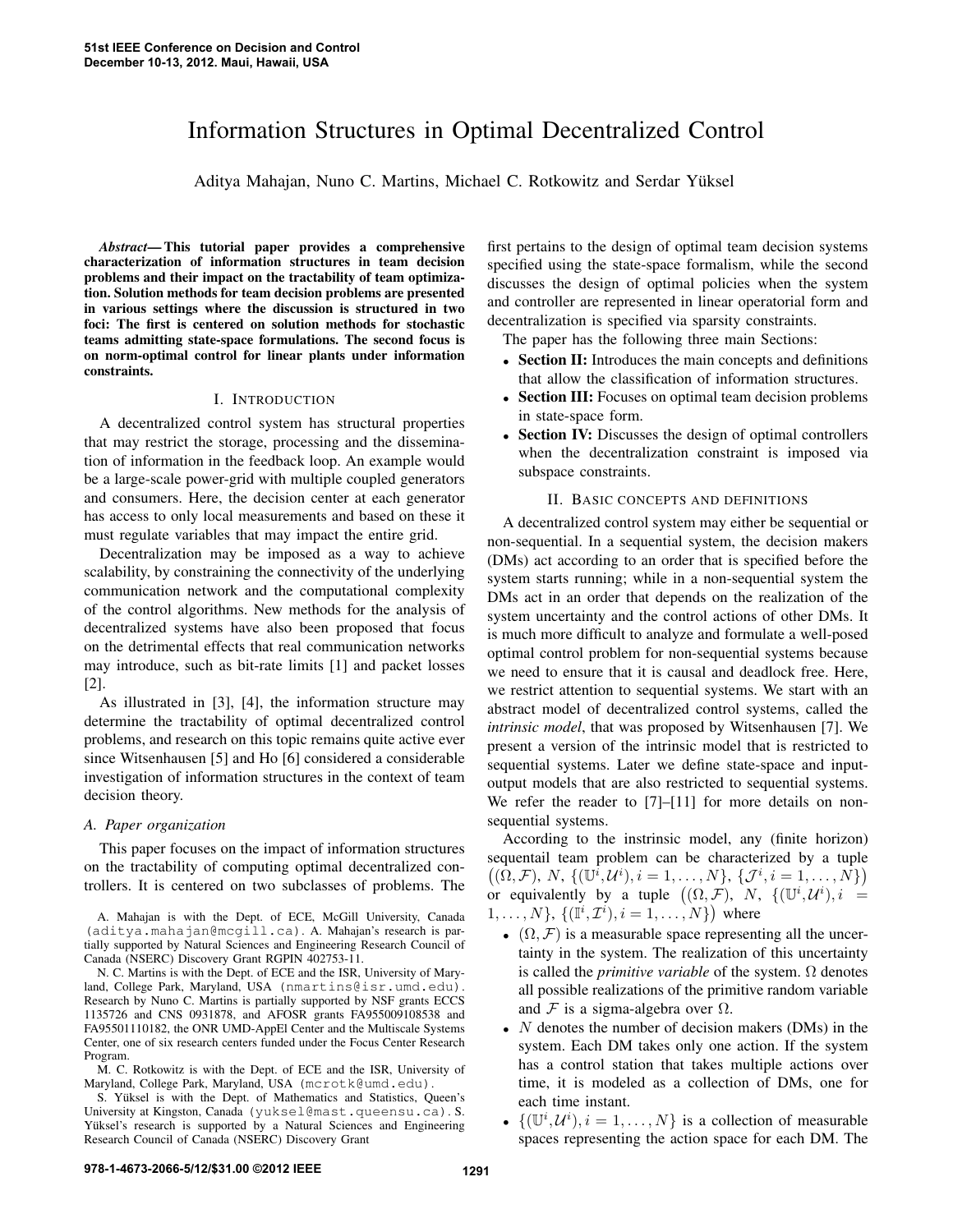control action  $u^i$  of DM i takes value in  $\mathbb{U}^i$  and  $\mathcal{U}^i$  is a sigma-algebra over  $\mathbb{U}^i$ .

- $\{\mathcal{J}^i, i = 1, \ldots, N\}$  is a collection of sets in  $\mathcal{F}$  and represents the *information* available to a DM to take an action. Sometimes it is useful to assume that the information is available in terms of an explicit observation that takes values in a measurable space  $(\mathbb{I}^i, \mathcal{I}^i)$ . Such an observation is generated by a measurable observation function from  $\Omega \times \mathbb{U}^1 \times \cdots \times \mathbb{U}^{i-1}$  to  $\mathbb{I}^i$ . The collection  $\{\mathcal{J}^{i}, i = 1, ..., N\}$  or  $\{(\mathbb{I}^{i}, \mathcal{I}^{i}), i = 1, ..., N\}$  is called the *information structure* of the system.
- A *control strategy* (also called a *control policy* or *design*) of a decentralized control system is given by a collection  $\{\gamma^i, i = 1, ..., N\}$  of functions where  $\gamma^i$ :  $(\mathbb{I}^i, \mathcal{I}^i) \rightarrow (\mathbb{U}^i, \mathcal{U}^i)$  (or equivalently,  $\gamma^i : (\Omega, \mathcal{J}^i) \rightarrow$  $(\mathbb{U}^i, \mathcal{U}^i).$

Although, there are different ways to define a control objective of a decentralized system, we focus on minimizing a loss function. Other performance measures include minimizing regret, minimizing risk, ensuring safety, and ensuring stability. We will assume that we are given a probability measure P on  $(\Omega, \mathbb{F})$  and a real-valued loss function  $\ell$  on  $(\Omega\times\mathbb{U}^1\times\cdots\times\mathbb{U}^N,\mathcal{F}\otimes\mathcal{U}^1\otimes\cdots\otimes\mathcal{U}^N)=:(\mathbb{H},\mathcal{H}).$  Any choice  $\gamma = (\gamma^1, \dots, \gamma^n)$  of the control strategy induces a probability measure  $P^{\gamma}$  on ( $\mathbb{H}, \mathcal{H}$ ). We define the performance  $J(\gamma)$ of a strategy as the expected loss (under probability measure  $P^{\gamma}$ ), i.e.,

$$
J(\gamma) = \mathcal{E}^{\gamma}[\ell(\omega, u^1, \dots, u^n)]
$$

where  $\omega$  is the primitive variable (or the primitive *random* variable, since a measure is specified) and  $u^i$  is the control action of DM i.

As an example, consider the following model of a system with two decision makers which is taken from [12]. Let  $\Omega =$  $\{\omega_1, \omega_2, \omega_3\}$ , F be the power set of  $\Omega$ . Let the action space be  $\mathbb{U}^1 = \{U(\text{up}), D(\text{down})\}, \mathbb{U}^2 = \{L(\text{left}), R(\text{right})\},\$ and  $\mathcal{U}^1$  and  $\mathcal{U}^2$  be the power sets of  $\mathbb{U}^1$  and  $U^2$  respectively. Let the information fields  $\mathcal{J}^1 = \{ \emptyset, \{\omega_1\}, \{\omega_2, \omega_3\}, \Omega \}$  and  $\mathcal{J}^2 = \{\emptyset, \{\omega_1, \omega_2\}, \{\omega_3\}, \Omega\}.$  (This information corresponds to the non-identical imperfect (quantized) measurement setting considered in [12]).

Suppose the probability measure P is given by  $P(\omega_i) =$  $p_i$ ,  $i = 1, 2, 3$  and  $p_1 = p_2 = 0.3$ ,  $p_3 = 0.4$ , and the loss function  $\ell(\omega, u^1, u^2)$  is given by

$$
\begin{array}{c|c} \n u^2 & u^2 & u^2 \\
u^1 & \overline{U & 1 & 0} \\
\hline\n u & \overline{U & 1 & 0} \\
\hline\n u & \overline{D & 3 & 1} \\
\omega & \overline{\omega_1 \leftrightarrow 0.3} & \omega_2 \leftrightarrow 0.3 & \omega_3 \leftrightarrow 0.4\n \end{array}
$$

For the above model, the unique optimal control strategy is given by

$$
\gamma^{1,*}(y^1) = \begin{cases} U, & y^1 \in \{\omega_1\} \\ D, & \text{else} \end{cases}
$$

$$
\gamma^{2,*}(y^2) = \begin{cases} R, & y^2 \in \{\omega_1, \omega_2\} \\ L, & \text{else} \end{cases}
$$

A solution to the generalized sequential decentralized stochastic control problem is very difficult. Most of the work in the literature has concentrated on identifying solution techniques for specific subclasses. Typically, these subclasses are characterized on the basis of the information structure of the system. We describe the most common classification below.

## *A. Static and dynamic information structures*

The simplest, and at first glance, the most critical, distinction is between static and dynamic information structures. An information structure is called *static* if  $\mathcal{J}^i$  is  $\mathcal{F}$  measurable for all  $i$ , i.e., the observation of all DMs depends only on the primitive random variable (and not on the control actions of others). Systems that don't have static information structure are said to have *dynamic* information structure. In such systems, some DMs influence the observations of others through their actions. The authors of [13], [14] studied the general properties of static information structures. One of their strongest results is that when the primitive random variable is Gaussian, observation functions are linear, and the loss function is quadratic—i.e., the static LQG case affine control strategies are optimal. The result relies on the convexity of the problem, and is explained later in Section III.

Witsenhausen [15] showed that *any* dynamic decentralized control system can be converted to a static decentralized control system by an appropriate change of measures. However, very little is known regarding the solution of a non-LQG static system; hence, the above transformation is not practically useful.

# *B. Classical, quasiclassical and nonclassical information structures*

Centralized control systems are a special case of decentralized control systems; their characterizing feature is centralization of information, i.e., any DM knows the information available to *all* the DMs that acted before it, or formally,  $\mathcal{J}^i \subseteq \mathcal{J}^{i+1}$  for all i. Such information structures are called *classical*.

A decentralized system is called *quasiclassical* or *partially nested* if the following condition holds: whenever DM i can influence DM  $j$ , then DM  $j$  must know the observations of DM *i*, or more formally,  $\mathcal{J}^i \subseteq \mathcal{J}^j$ . Ho and Chu [16] showed that when the primitive random variable is Gaussian, observation functions are linear, and the loss function is quadratic—i.e., the partially nested LQG case—affine control laws are optimal. The result relies on showing that an invertible linear transformation can convert the partially nested LQG system into a static LQG system and then use the results of the static LQG case. Not much is known regarding other subclasses (non-LQG systems) of quasiclassical or partially nested teams.

Any information structure that is not classical or quasiclassical is called *nonclassical*.

Since classical information structures are effectively equivalent to centralized control systems, they can be solved using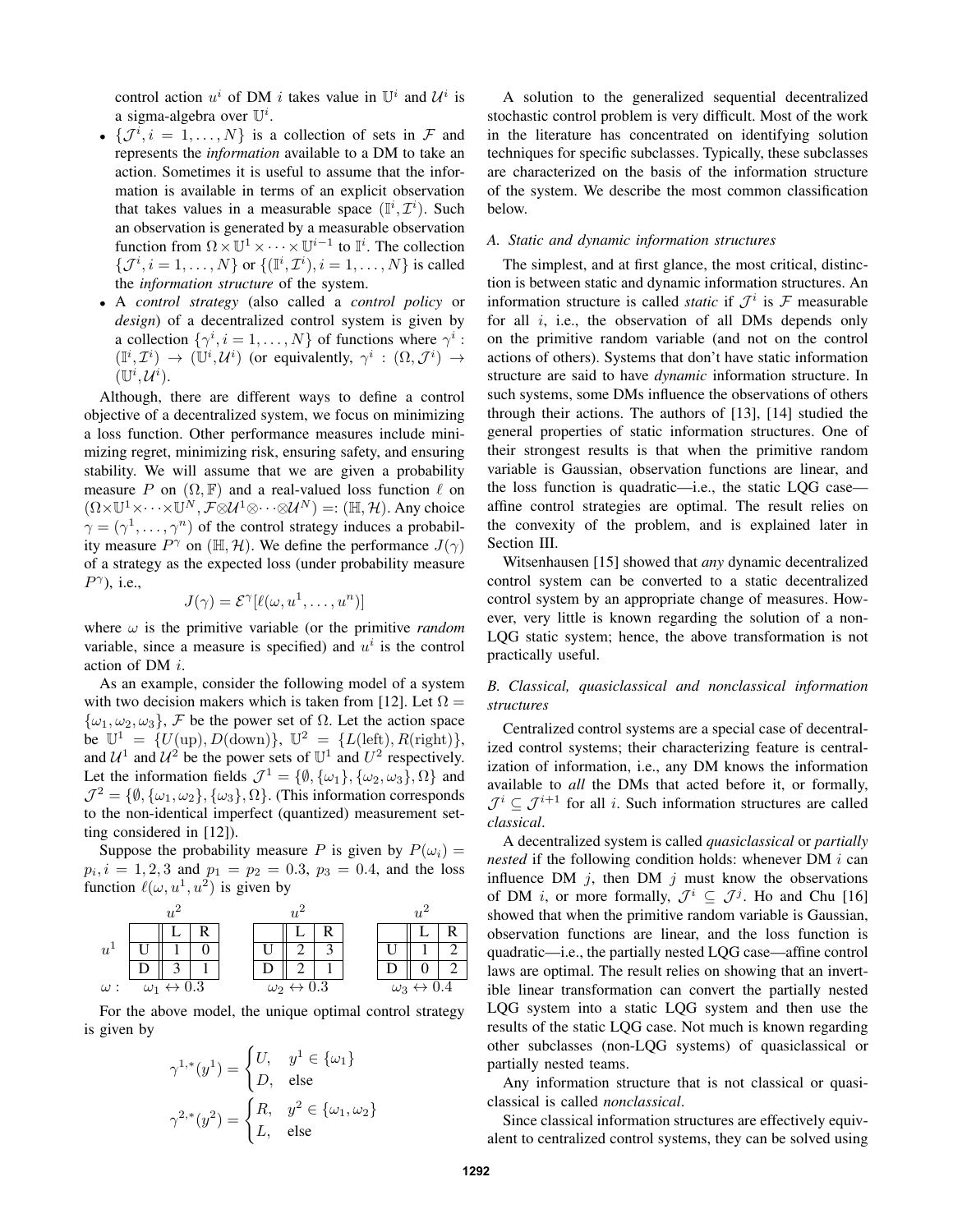techniques from centralized stochastic control. For example, for state space models, we can use dynamic programming to find optimal strategies (see Sec. III.D); for input-output models, we can use convex parametrizations to find optimal control strategies (see Sec. IV). In general, these techniques do not work for nonclassical information structures. Many researchers have investigated specific sub-classes of nonclassical information structures, both for the state-space models and for the input-output models. We present some of these results for these models in the Sec. IV. Further results and examples on information structures are available in [12].

# III. STOCHASTIC TEAM PROBLEMS IN STATE-SPACE FORM

In a state space model, we assume that the decentralized control system has a *state*  $x_t$  that is evolving with time. The evolution of the state is controlled by the actions of the control stations. We assume that the system has  $N$  control stations where each control station i chooses a control action  $u_t^i$  at time t. The system runs in discrete time, either for finite or infinite horizon.

Let X denote the space of realizations of the state  $x_t$ , and  $\mathbb{U}^i$  denote the space of realization of control actions  $u_t^i$ . Let  $\mathcal T$  denote the set of time for which the system runs.

The initial state  $x_1$  is a random variable and the state of the system evolves as

$$
x_{t+1} = f_t(x_t, u_t^1, \dots, u_t^N; w_t^0), \quad t \in \mathcal{T}, \tag{1}
$$

where  $\{w_t^0, t \in \mathcal{T}\}\$  is an independent noise process that is also independent of  $x_1$ .

We assume that each control station  $i$  observes the following at time  $t$ 

$$
y_t^i = g_t^i(x_t, w_t^i),\tag{2}
$$

where  $\{w_t^i, t \in \mathcal{T}\}\$  are measurement noise processes that are independent across time, independent of each other, and independent of  $\{w_t^0, t \in \mathcal{T}\}\$  and  $x_1$ .

The above evolution does not completely describe the dynamic control system, because we have not specified the data available at each control station. In general, the data  $I_t^i$ available at control station  $i$  at time  $t$  will be a function of all the past system variables  $\{x_{[1,t]}, y_{[1,t]}, u_{[1,t-1]}, w_{[1,t]}\}$ , i.e.,

$$
I_t^i = \eta_t^i(x_{[1,t]}, \mathbf{y}_{[1,t]}, \mathbf{u}_{[1,t-1]}, \mathbf{w}_{[1,t]}),
$$
 (3)

where we use the notation  $\mathbf{u} = \{u^1, \dots, u^N\}$  and  $x_{[1,t]} =$  ${x_1, \ldots, x_t}$ . The collection  $\{I_t^i, i = 1, \ldots, N, t \in \mathcal{T}\}$ comprises the observation variables which generate the information structure in the system.

When  $\mathcal T$  is finite, say equal to  $\{1,\ldots,T\}$ , the above model is a special case of the sequential intrinsic model presented above. The set  $\{x_1, w_t^0, w_t^1, \ldots, w_t^N, t \in \mathcal{T}\}\$  denotes the primitive random variable with probability measure given by the product measure of the marginal probabilities; the system has  $N \times T$  DMs, one for each control station at each time. DM  $(i, t)$  observes  $I_t^i$  and chooses  $u_t^i$ . The information sub-fields  $\mathcal{J}^k$  are determined by  $\{\eta_t^i, i = 1, \dots, N, t \in \mathcal{T}\}.$ 

Some important information structures are

1) *Complete information sharing:* In complete information sharing, each DM has access to present and past measurements and past actions of all DMs. Such a system is equivalent to a centralized system.

$$
I_t^i = \{ \mathbf{y}_{[1,t]}, \mathbf{u}_{[1,t-1]} \}, t \in \mathcal{T}.
$$

2) *Complete measurement sharing:* In complete measurement sharing, each DM has access to the present and past measurements of all DMs. Note that past control actions are not shared.

$$
I_t^i = \{y_{[1,t]}\}, \quad t \in \mathcal{T}.
$$

3) *Delayed information sharing:* In delayed information sharing, each DM has access to *n*-step delayed measurements and control actions of all DMs.

$$
I_t^i = \begin{cases} \{y_{[t-n+1,t]}^i, u_{[t-n+1,t-1]}^i \mathbf{y}_{[1,t-n]}, \mathbf{u}_{[1,t-n]}\}, & t > n \\ \{y_{[1,t]}^i, u_{[1,t-1]}^i\}, & t \le n \\ 4 \end{cases}
$$

4) *Delayed measurement sharing:* In delayed measurement sharing, each DM has access to  $n$ -step delayed measurements of all DMs. Note that control actions are not shared.

$$
I_t^i = \begin{cases} \{y_{[t-n+1,t]}^i, u_{[1,t-1]}^i, \mathbf{y}_{[1,t-n]}\}, & t > n \\ \{y_{[1,t]}^i, u_{[1,t-1]}^i\}, & t \leq n \end{cases}
$$

5) *Delayed control sharing*: In delayed control sharing, each DM has access to  $n$ -step delayed control actions of all DMs. Note that measurements are not shared.

$$
I_t^i = \begin{cases} \{y_{[1,t]}^i, u_{[t-n+1,t-1]}^i, \mathbf{u}_{[1,t-n]}\}, & t > n \\ \{y_{[1,t]}^i, u_{[1,t-1]}^i\}, & t \le n \end{cases}
$$

6) *Periodic information sharing:* In periodic information sharing, the DMs share their measurements and control periodically after every  $k$  time steps. No information is shared at other time instants.

$$
I_t^i = \begin{cases} \{y_{[ \lfloor t/k \rfloor k, t]}^i, u_{[ \lfloor t/k \rfloor k, t]}^i, \mathbf{y}_{[1, \lfloor t/k \rfloor k]}, \mathbf{u}_{[1, \lfloor t/k \rfloor k]} \}, \\ \{y_{[1, t]}^i, u_{[1, t-1]}^i\}, & t < k \end{cases}
$$

7) *Completely decentralized information:* In a completely decentralized system, no data is shared between the DMs.

$$
I_t^i = \{ y^i_{[1,t]}, u^i_{[1,t-1]} \}, \quad t \in \mathcal{T}.
$$

In all the information structures given above, each DM has perfect recall (PR), that is, each DM has full memory of its past information. In general, a DM need not have perfect recall. For example, a DM may only have access to its current observation, in which case the information structure is

$$
I_t^i = \{y_t^i\}, \quad t \in \mathcal{T}.\tag{5}
$$

To complete the description of the team problem, we have to specify the loss function. We will assume that the loss function is of an additive form:

$$
\ell(x_{[1,T]}, \mathbf{u}_{[1,T]}) = \sum_{t \in \mathcal{T}} c(x_t, \mathbf{u}_t) \tag{6}
$$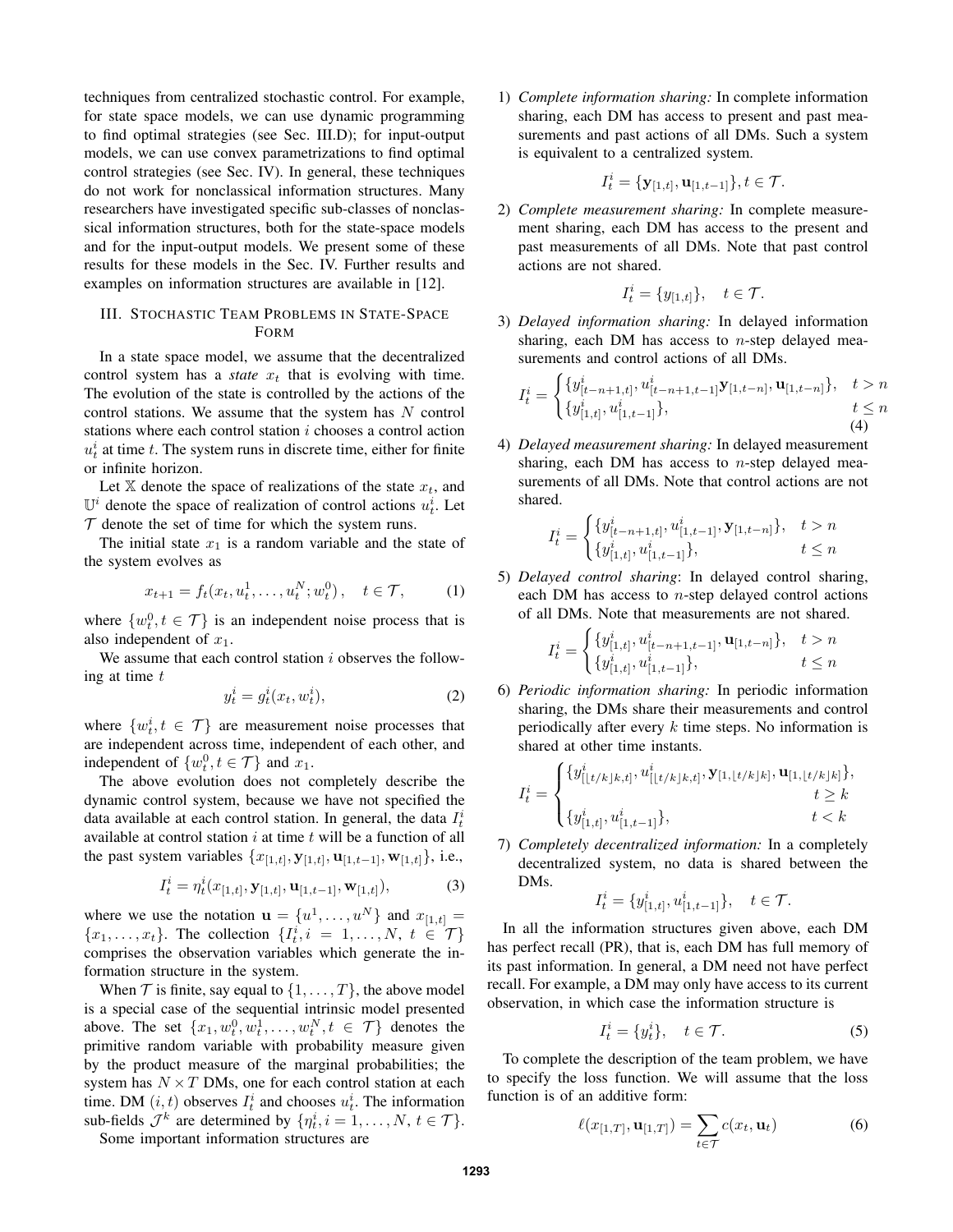where each term in the summation is known as the *incremental* (or *stagewise*) *loss*.

The objective is to choose control laws  $\gamma_t^i$  such that  $u_t^i =$  $\gamma_t^i(I_t^i)$  so as to minimize the expected loss (6). In the sequel, we will denote the set of all measurable control laws  $\gamma_t^i$  under the given information structure by  $\Gamma_t^i$ .

# *A. Solutions to Static Teams*

Let  $J(\gamma) := \mathcal{E}[c(\omega, \gamma^1(\eta^1(\omega)), \dots, \gamma^N(\eta^N(\omega)))]$ . We say that a policy  $\gamma^*$  is person by person optimal if

$$
J(\gamma^*) \le J(\gamma^{*1}, \dots, \gamma^{*(k-1)}, \beta, \gamma^{*(k+1)}, \dots),
$$
  

$$
\beta \in \Gamma^k, \quad k = 1, 2, \dots, N. \quad (7)
$$

A policy  $\gamma^*$  is optimal if

$$
J(\gamma^*) \le J(\gamma), \quad \text{for all } \gamma \in \Gamma.
$$

It has been observed by Radner [13] and Krainak et al [17] that a static team problem with a loss (or cost) function  $c(x, \cdot)$  which is (i) continuously differentiable in the actions and (ii) strictly convex in the actions, admits an optimal policy that satisfies local stationarity conditions. An important application of the above result is the following static Linear Quadratic Gaussian Problem: Consider a twocontroller system evolving in  $\mathbb{R}^n$  with the following description: Let  $x_1$  be Gaussian and  $x_2 = Ax_1 + B^1u_1^1 + B^2u_1^2 + w_1$ 

$$
y_1^1 = C^1 x_1 + v_1^1,
$$
  

$$
y_1^2 = C^2 x_1 + v_1^2,
$$

with  $w, v^1, v^2$  zero-mean, i.i.d. disturbances. For  $\rho_1, \rho_2 > 0$ , let the goal be the minimization of

$$
J(\gamma^1, \gamma^2) = \mathcal{E}\left[||x_1||_2^2 + \rho_1||u_1||_2^2 + \rho_2||u_1||_2^2 + ||x_2||_2^2\right] \tag{8}
$$

over the control policies of the form:

$$
u_t^i = \mu_t^i(y_1^i), \quad i = 1, 2.
$$

For this problem, the cost function is convex in the actions of the decision makers, and moreover, it is continuously differentiable. Furthermore, linear policies are person by person optimal since linear policies adopted by the other decision makers reduce the problem to a standard Linear Quadratic Gaussian cost optimization problem with partial, Gaussian observations. Hence, the solution to this problem is affine. This remarkable observation allows one to show that optimal team policies are affine.

The above analysis is not applicable to stochastic dynamic team problems with nonclassical information as we will see in the next subsection. As discussed above, nonclassical information structure (*IS*) arises if a Decision Maker (DM) i's action affects the information available to another DM  $j$ , who however does not have access to the information available to DM *i* based on which her action was constructed. Another way, perhaps mathematically more precise way of stating this is that the information sigma field of agent DM  $j$  is dependent explicitly on the policy (decision rule, or control law) of DM $i$ .

In team problems with partially nested information, one talks about *precedence relationships* among agents: an agent Ai *preceeds* another agent  $A_j$  (or  $A_i$  *communicates* to  $A_j$ ), if the former agent's actions affect the information of the latter, in which case (to be partially nested)  $A<sub>j</sub>$  has to have the information based on which the action-generating policy of Ai was constructed. Under quasi-classical information, LQG stochastic team problems are tractable by conversion into an equivalent static team problem, of the type discussed. The team-optimal solution under this new (static) *IS* can then be expressed in terms of the original *IS*. Examples of such an indirect derivation for dynamic teams with quasi-classical information are given in several papers, such as [16], [18], [19]), see also [12].

## *B. Signaling and its effect on lack of convexity*

What makes a large number of problems possessing the nonclassical information structure difficult is the fact that signaling is present: Signaling is the policy of communication through control actions. Under signaling, the decision makers apply their actions to affect the information available at the other decision makers. In this case, the control policies induce a probabilistic map (hence, a channel or a stochastic kernel) from the exogenous random variable space to the observation space of the signaled decision makers. For the nonclassical case, the problem thus also features an information transmission aspect, and the signaling decision maker's objective also includes the design of an optimal measurement channel. In [20], it has been established that, an optimal control problem is concave on the space of information structures, viewed as stochastic kernels (see also [12]). Hence, convexity hardly holds when there is a signaling incentive.

To make this important issue more explicit, let us consider the following example from [21]. Consider a two-controller system evolving in  $\mathbb{R}^n$ :

$$
x_{t+1} = Ax_t + B^1 u_t^1 + B^2 u_t^2 + w_t,
$$
  
\n
$$
y_t^1 = C^1 x_t + v_t^1,
$$
  
\n
$$
y_t^2 = C^2 x_t + v_t^2,
$$

where  $w, v^1, v^2$  are zero-mean, i.i.d. disturbances, and  $A, B<sup>1</sup>, B<sup>2</sup>, C<sup>1</sup>, C<sup>2</sup>$  matrices of appropriate dimensions. For  $\rho_1, \rho_2 > 0$ , let the objective be the minimization of the cost functional be a generalization of (8)

$$
J = \mathcal{E}\bigg[\bigg(\sum_{t=1}^{T} |x_t|^2 + \rho_1 |u_t^1|^2 + \rho_2 |u_t^2|^2\bigg) + ||x_T||^2\bigg]
$$

over control policies of the form:

$$
u_t^i = \mu_t^i(y_{[0,t]}^i, u_{[0,t-1]}^i), \quad i = 1, 2; \quad t = 0, 1, \dots, T-1.
$$

For a multi-stage problem (say with  $T = 2$ ), unlike  $T = 1$ in (8), the cost is in general no-longer *convex* in the action variables of the controllers acting in the first stage  $t = 0$ . This is because these actions might affect the estimation quality of the other controller in the future stages, if one DM can signal information to the other DM in one stage. We note that this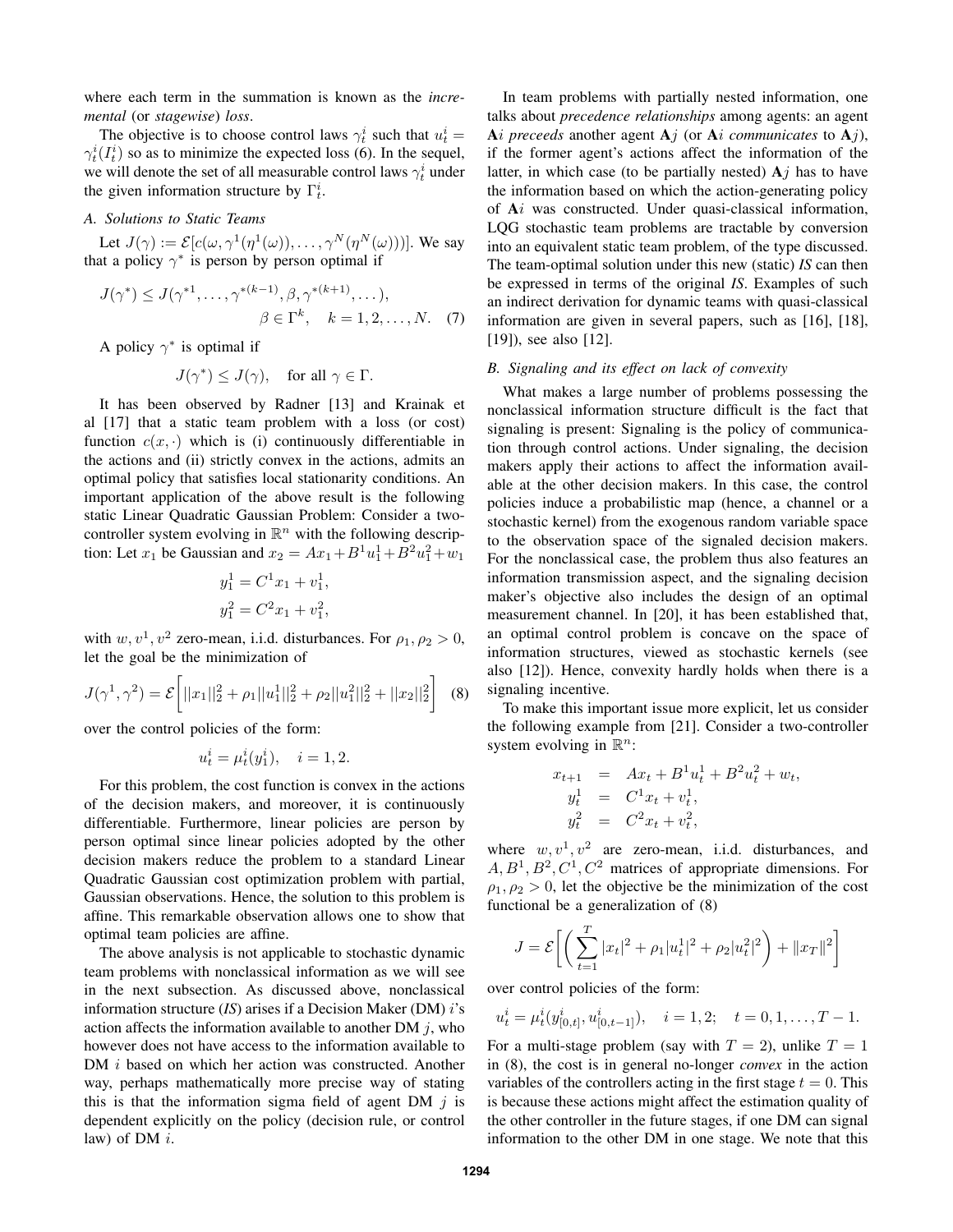condition is equivalent to  $C^1A^lB^2 \neq 0$  or  $C^2A^lB^1 \neq 0$  with  $l+1$  denoting the delay in signaling with  $l = 0$  in the problem considered. In particular, if the controller is allowed to apply a randomized policy (for example by possibly using private random information that it has from the past realizations), this induces a conditional probability measure (channel) from the external variables and the initial state of the system to the observation variables at the other decision maker. The optimization problem, as such, is not jointly convex in such policies, and as such finding a fixed point to the stationarity conditions in the optimal policies does not necessarily lead to the conclusion that such policies are optimal. Even when restricted to linear policies, the problem is not convex in general.

# *C. LQG Problems Exhibiting Non-Classical Information Structure*

In the following, we discuss two important LQG type problems with nonclassical information.

*1) Transmission of Gaussian Source over a Gaussian Channel under Various Information Structures:* Consider the transmission of a Gaussian source over a Gaussian relay channel, as depicted in Figure 1.





We wish to minimize  $\mathcal{E}[(x - \hat{x})^2]$  over encoder and relay encoder policies. We assume that  $x$  is Gaussian with zero mean and variance  $\sigma_x^2$ . The encoder mapping satisfies,  $s_e$  =  $\gamma^1(x)$  such that,

$$
\mathcal{E}[s_e^2] \le P_S. \tag{9}
$$

The transmitted signal  $s_e$  is then observed in noise by the relay node as  $y = s_e + v_e$ , where  $v_e$  is a zero-mean independent Gaussian noise of variance  $N_e$ . The relay node applies a measurable mapping  $\gamma^2$  on the received signal to produce  $s_r$  under the following average relay power constraint,

$$
\mathcal{E}[s_r^2] \le P_R. \tag{10}
$$

The signal  $s_r$  is then transmitted over a Gaussian channel. Accordingly the destination node receives  $z = s_r + v_r$ , where  ${v_r}$  is zero mean white Gaussian noise with variance  $N_r$ . The decoder generates  $\hat{x} = q(z)$ .

Some facts for this problem are as follows.

- If the relay is restricted to be linear, the optimal encoder is linear from information theoretic arguments see [12]
- If the encoder is restricted to be linear, the best relay is linear [22].
- The problem is non-convex when the encoders are viewed as stochastic kernels [20]. Hence, person by

person-optimality above does not imply optimality of linear policies. For further discussion, see [23] and [12]. This implies that the person-by-person optimal encoding policies do not guarantee team optimality. Even under linear policies, the problem is not convex (see [24]).

• Linear policies are not globally optimal [23]. If there are more that two relays, linear policies are not optimal [25]. Both references mentioned have obtained counterexamples.

*2) Witsenhausen's Counterexample and the Generalized Gaussian test channel:* Consider the following two-stage stochastic control problem with non-classical information structure:

$$
x_1 = x_0 + u_1, \qquad x_2 = x_1 - u_2
$$

and with the measurement equations

$$
y_1 = x_0
$$
,  $y_2 = x_1 + v$ 

and control policies

$$
u_1 = \gamma_1(y_1), \qquad u_2 = \gamma_2(y_2),
$$

with cost function now written as

$$
Q(\gamma_1, \gamma_2) = \mathcal{E}[k^2 u_1^2 + x_2^2].
$$

where k is a positive real parameter, while  $x_0$  and v are zero mean independent Gaussian random variables with variance  $\sigma^2$  and 1, respectively. This is Witsenhausen's counterexample [4]. For this problem, Witsenhausen established that a solution exists (we note that Wu and Verdu provided an alternative proof using tools from Transportation theory [26]), and established that an optimal policy is non-linear.

Under a different cost selection, the formulation above can also be used to cast the well known Gaussian test channel, which admits an optimal affine solution. An interesting study on the optimality of affine policies for different quadratic costs is provided in [27], and a concrete example is solved in [12].

Remark 3.1: As mentioned earlier, [15] showed that it is possible to transform any dynamic team problem into a static team problem. The static reduction of the Witsenhausen's counterexample is a two controller static team where the observations  $y^1$  and  $y^2$  of the two controllers are *independent* zero-mean Gaussian random variables with variance  $\sigma^2$ and 1, respectively. See [15] for the exact correspondence between the static formulation and the original example.

Remark 3.2: In a class of quadratic cost minimization problems, one poses the problem not as an expectation minimization but as a min-max optimization where nature acts as the maximizer and the controllers act as the minimizers for cost functions of the form

$$
\inf_{\{\gamma^i\}}\sup_{\omega}J(\gamma,\omega),
$$

with J being a quadratic function,  $\gamma^i$  denoting controller policies and  $\omega$  a disturbance with norm constraints. Linear policies are optimal for a large class of such settings in both encoder-decoder design as well as controller design (see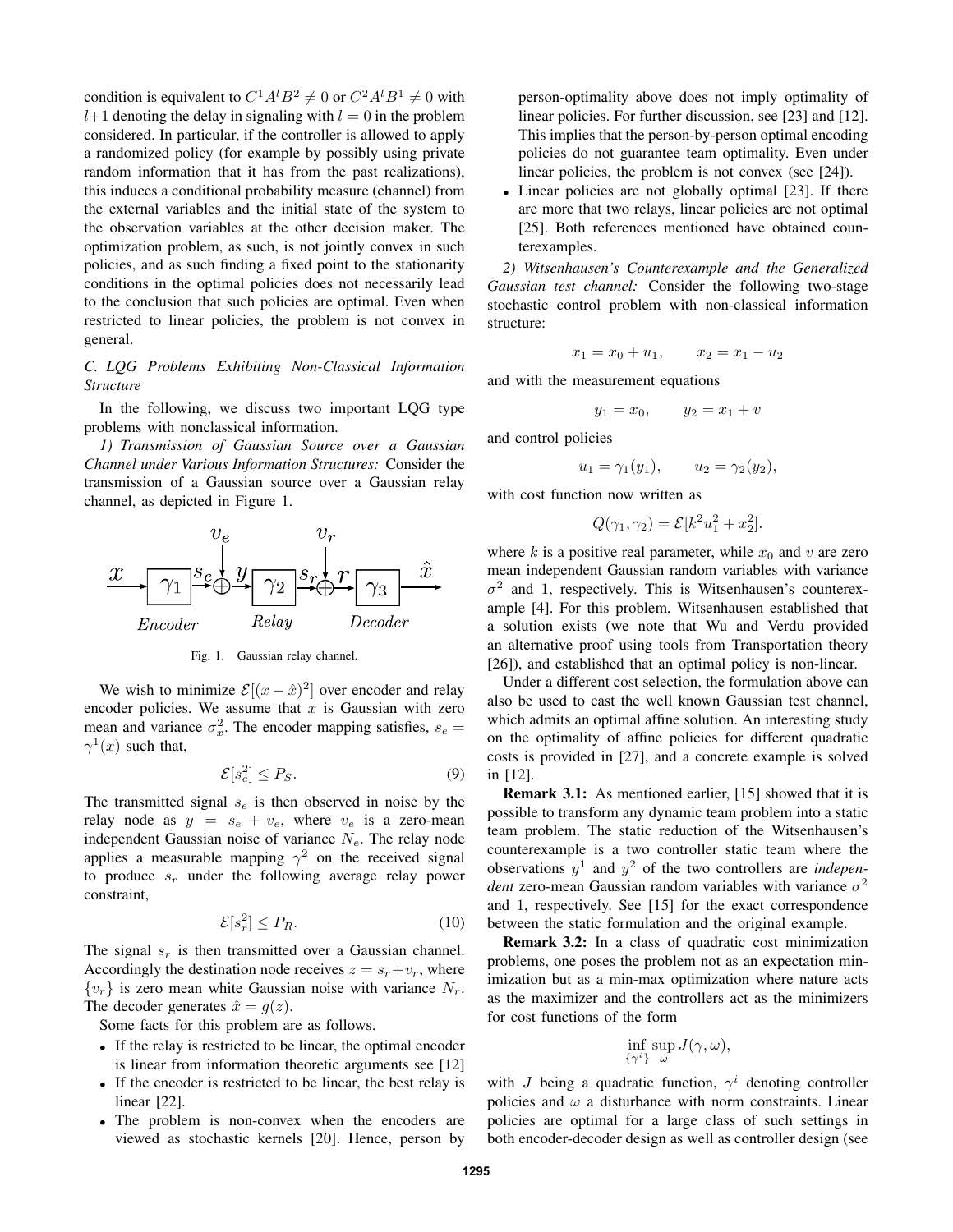different setups in for example [28], [29], [30], [31], [32]). The proof of such results typically use the fact that, such minmax problems can be converted to a quadratic optimization problem by a re-parametrization of the cost function. More on this connection will be presented in the next section.

Remark 3.3: There is a large class of problems where signaling is *performance-irrelevant*, see [21], [33], [12] for a class of problems where partial nestedness does not hold, yet, optimal solutions are linear. Hence, one can look beyond partial nestedness and exploit the *measure dependency of information structures* to look for settings where optimal policies may be linear and more importantly, the optimization problem may be convex.

# *D. Dynamic Programming Approach to Team Problems and Limited Information Sharing*

For centralized stochastic control, dynamic programming (and its specialization for LQG systems—Ricatti equations) provide a systematic methodology to synthesize optimal controllers. Thus, a natural queston is whether the dynamic programming principle extends to decentralized stochastic control as well.

In order to attempt to answer the above question, let us first briefly describe how dynamic programming works in centralized systems. Consider the model of Section III for  $N = 1$  control stations and  $I_t = (y_{[1,t]}, u_{[1,t-1]})$ . Notice that this system has classical information structure. The main conceptual difficulties in the optimal design of such a system are:

- D1) The domain  $I_t$  of the control law  $\gamma_t$  is increasing with time; consequently, optimal control laws are harder to search for and harder to implement as time increases.
- D2) The optimal control problem is a functional optimization problem where we need to find a control policy  $(\gamma_t, t \in \mathcal{T})$  to minimize the expected total loss.

The theory of centralized stochastic control overcomes these difficulties by identifying an *information state*  $\pi_t$  at each time with the following properties:

- P1)  $\pi_t$  is a function of the information  $I_t$ ;
- P2)  $\pi_{t+1}$  is a function of  $\pi_t$  and new information  $(u_t, y_{t+1});$
- P3)  $\pi_t$  is a sufficient statistic for predicting the future observations, i.e.,  $\mathcal{P}(y_{t+1}|I_t) = \mathcal{P}(y_{t+1}|\pi_t)$ .
- P4)  $\pi_t$  is a sufficient statistic for performance evaluation, i.e.,  $\mathcal{E}[c(x_t, u_t)|I_t] = \mathcal{E}[c(x_t, u_t)|\pi_t].$

For any information state satisfying the above properties, the centralized stochastic control theory provides the following results:

- 1) Structure of optimal controllers. Restricting attention to control laws of the form  $u_t = \gamma_t(\pi_t)$  does not entail any loss of optimality.
- 2) Dynamic programming decomposition. Recursively  $define:$ <sup>1</sup>

$$
V_t(\pi_t) = \inf_{u_t \in \mathbb{U}_t} \mathcal{E}[c(x_t, u_t) + V_{t+1}(\pi_{t+1}) \mid \pi_t, u_t]. \tag{11}
$$

<sup>1</sup>When  $\mathcal T$  is finite, initialize  $V_{|\mathcal T|+1}(\cdot) = 0$ ; otherwise  $V_t(\cdot) = V_{t+1}(\cdot)$ and (11) reduces to a fixed-point equation.

Then, if the infimum above is achieved, the arg min at time  $t$  gives the optimal control action when the information state is  $\pi_t$ .

The above results hold for any choice of information state. In general, a system may have more than one information state, and the "best" choice of information state is model dependent. Some examples for the choice of information state are:

- 1) *Markov decision process (MDP).* When the controller observes the state  $x_t$  of the system perfectly, i.e., when  $y_t = x_t$ , then  $\pi_t = x_t$  is an information state.
- 2) *Partially observable Markov decision process (POMDP).* For the general centralized control system described above, the belief state  $\pi_t(\cdot) = \mathcal{P}(x_t = \cdot | I_t)$ is an information state.

An appropriate information state overcomes the conceptual difficulties (D1) and (D2) described above. Let  $\mathbb{B}_t$  denote the space of all possible values of  $\pi_t$ . If  $\mathbb{B}_t$  is time-invariant, then difficulty (D1) is resolved. If  $\mathbb{B}_t$  is finite, we need to solve  $\sum_{t \in \mathcal{T}} |\mathbb{B}_t|$  parameteric optimization equations to solve the dynamic program of (11), thereby resolving difficulty (D2). Even if  $\mathbb{B}_t$  is infinite, the dynamic program of (11) can be solved efficiently either exactly (e.g., LQG systems) or approximately (e.g., POMDPs).

Now lets come back to the question of extending the dynamic programming principle to decentralized stochastic control systems. Decentralized stochastic problems belong to NEXP complexity class [34]. So, in general, no efficient solution algorithm is possible. Nonetheless, it is possible to develop a dynamic programming decomposition for specific information structures. We present three such generic approaches.

*1) The person-by-person approach:* The person-byperson approach is motivated by techniques for computing the Nash equilibrium of a game in policy space and works when some controllers have perfect recall.

The approach proceeds as follows. Pick a controller, say  $i$ , that has perfect recall and *arbitrarily* fix the control policies  $\gamma^{-i}$  of all other controllers. Now consider the sub-problem of optimally choosing the best policy at controller  $i$ . Since the policies of all other controllers are fixed and controller  $i$ has perfect recall, this optimal control sub-problem at controller *i* is a centralized stochastic control problem. Let  $\pi_t^i$ be any information state for controller  $i$  at time  $t$ . Then, the structural results of centralized stochastic control described above show that a policy of the form  $u_t^i = \gamma_t^i(\pi_t^i)$  performs as well as (or, in other words, dominates) any other control policy at controller *i*. If the *form* of  $\pi_t^i$  does not depend on the policies  $\gamma^{-i}$  for other controllers, then the policy  $u_t^i = \gamma_t^i(\pi_t^i)$  is optimal for every choice of  $\gamma^{-i}$ ; and hence is globally optimal. Thus, the person-by-person approach is used to identify the structure of globally optimal policies.

As an example, consider the decentralized sequential hypothesis testing problem described in [35]. Let  $H \in \{0, 1\}$  be a binary hypothesis and two sensors observe noisy versions of H. At each time, a sensor can either stop and declare an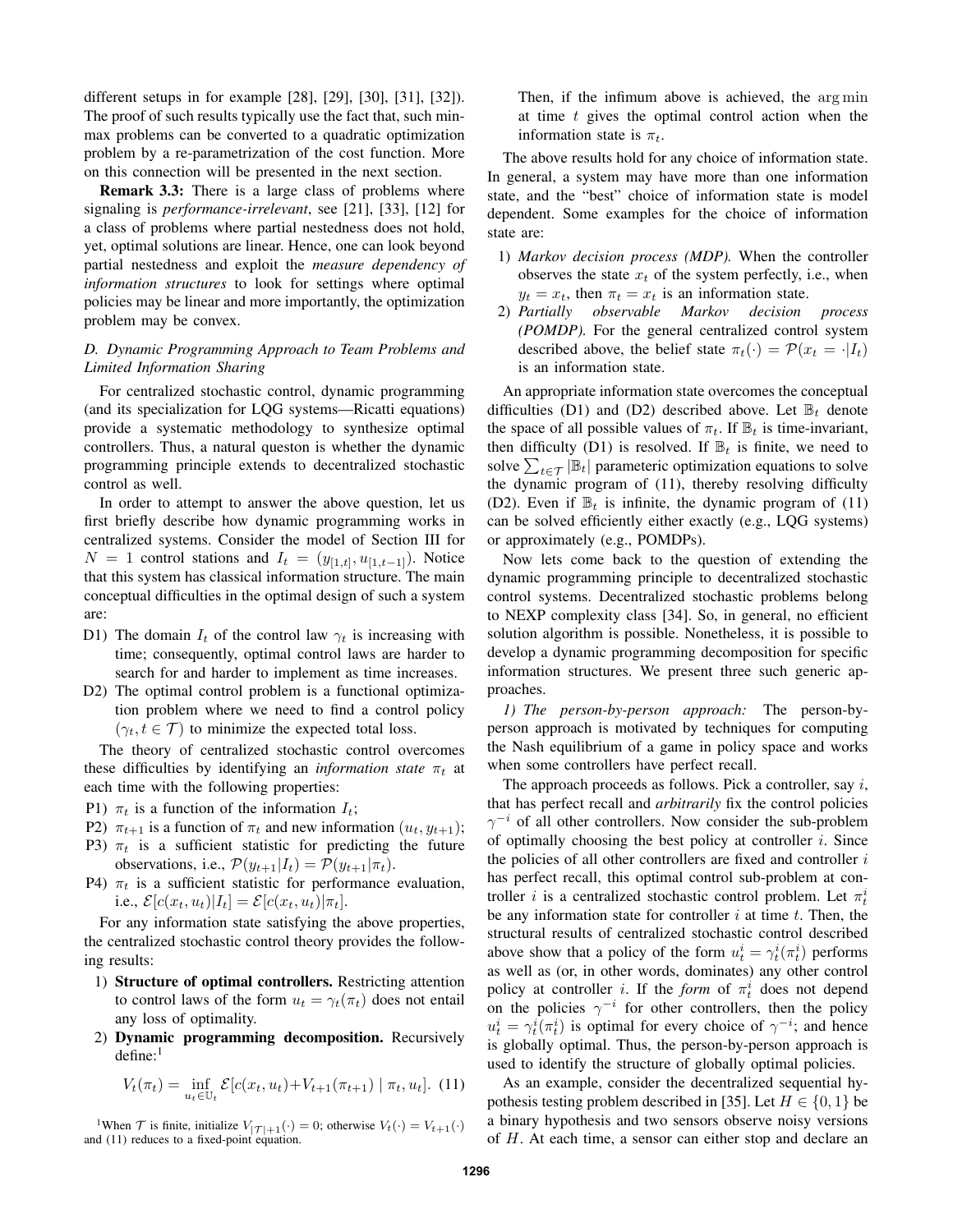estimate  $\hat{H}^i$ , or continue to take additional measurements. Each measurement costs  $c$  and when both sensors have declared an estimate, a cost  $\ell(H, H^1, H^2)$  is incurred.

Following a person-by-person approach, we get that  $\pi_t^1 =$  $P(H = 0|y^i_{[1,t]})$  is an information state for controller *i*. Since the form of  $\pi_t^1$  does not depend on the control policies of the other sensor, restricting attention to control policies of the form  $u_t^i = \gamma_t^i(\pi_t^i)$  does not entail any loss of optimality. Furthermore, by following a procedure similar to the Wald sequential hypothesis testing, we can show that the optimal control policy  $\gamma_t^i$  is of the threshold type, i.e., there exists numbers  $\underline{\tau}_t^i$ ,  $\bar{\tau}_t^i \in [0,1]$  with  $\underline{\tau}_t^i \leq \bar{\tau}_t^i$  such that if  $\pi_t^i \in [0,\underline{\tau}_t^i)$ , then it is optimal to stop and declare 1; if  $\pi_t^i \in (\bar{\tau}_t^i, 1]$ , then it is optimal to stop and declare 0; otherwise, it is optimal to take another measurement. (See [35] for details). Thus, the person-by-person approach identifies the structure of the optimal controller.

When all controllers have perfect recall and the information state at each controller belongs to a time-invariant space, then the person-by-person approach also gives coupled dynamic programs. If these coupled dynamic programs have a fixed point solution, then the resulting policies are personby-person optimal.

The main idea for finding such coupled dynamic programs is the following. Pick a controller, say  $i$ , and arbitrarily fix the controller policy  $\gamma^{-i}$  of all other controllers. Write the dynamic program to find the optimal policy at controller i. This dynamic program determines the *best response* of controller *i* to the policies  $\gamma^{-i}$ . Write similar dynamic programs for all controllers. Thus, we end up with  $N$  coupled dynamic programs, one for each controller. These coupled dynamic programs have a fixed point if for every i,  $\gamma^i$  is the best response to  $\gamma^{-i}$ .

We can use an orthogonal search to find the fixed point of such coupled dynamic programs. Arbitrarily initialize the control policies  $\gamma^{(0)}$  for all controllers. Pick a controller i, and use the dynamic program for controller  $i$  to find the best response  $\gamma^{*,i}$  to  $\gamma^{(0),-i}$ . Set  $\gamma^{(1)}$  such that  $\gamma^{(1),i} = \gamma^{*,i}$  and the rest of the components are same as in  $\gamma^{(0)}$ . Repeat the above process by picking some other controller  $j$ . Continue until a fixed-point is reached. By construction, such a fixed point determines a person-by-person optimal policy. Such an approach was used in [35] to find person-by-person optimal strategies for the decentralized sequential hypothesis testing problem described above.

In summary, the person-by-person approach identifies structural properties of globally optimal control policies and provides a search method to find person-by-person optimal control policies. This method has been used to identify globally optimal strategies for specific information structures (e.g., stochastically nested information structures [21] and broadcast information structures [36]) and for various applications (e.g., real-time communication [37]–[42], decentralized hypothesis testing and quickest change detection [35], [43]–[49], and networked control systems [50], [51]). The person-by-person approach has also been used to identify person-by-person optimal control strategies for

specific information structures (e.g., control sharing information structure [52]). As discussed earlier, a decentralized control problem need not be convex. Thus, a person-byperson optimal policy found using the above approach need not be globally optimal. However, if the problem is convex (e.g., an LQG system that is partially nested), then the approach gives a globally optimal solution.

*2) The designer's approach:* The designer's approach was proposed in [53] (where it was called the standard form) and refined in [54], [55]. The main idea behind the designer's approach is that although the dynamic team problem is informationally decentralized, it is a centralized planning problem that may be solved from the viewpoint of a system designer that (centrally) chooses the *control laws* of all the controllers *before the system starts running*. Since the control laws are picked before the system starts running, no data is observed by the system designer. We can obtain a dynamic programming decomposition of this centralized planning problem by identifying an appropriate information state for the designer.

For the system described in Section III, the planning problem is a POMDP. Thus, based on the results for POMDPs, the information state is given by  $\mathcal{P}(x_t, I_t^1, \dots, I_t^n)$ . In general, a dynamic program based on such an information state is not useful because the space of realizations of  $I_t^i$  is increasing with time. Nonetheless, the designer's approach gives useful results for specific information structures, as is illustrated by the following example.

*Decentralized control with finite memory controllers:* Consider the model of Section III in which no controller has perfect recall. A simple example of this case is  $I_t^i$  =  $\{y_t^i, y_{t-1}^i\}$ . Based on the designer's approach, the information state for this system is  $\mathcal{P}(x_t, y_t, y_{t-1})$ , which is computable from  $\pi_t = \mathcal{P}(x_t, \mathbf{y}_{t-1})$ . Based on this information state, we get a dynamic program characterized by the following recursion:

$$
V_t(\pi_t) = \inf_{\gamma_t} \mathcal{E}[c(x_t, \mathbf{u}_t) + V_{t+1}(\pi_{t+1}) | \pi_t, \gamma_t].
$$

The minimizer at time  $t$ , if it exists, gives the optimal control laws  $\gamma_t$  when the information state is  $\pi_t$ . Such an approach was used for one controller with finite memory in [56] and for two controllers with finite memory in [54].

Notice that the information state defined above just depends on the past choices of control laws  $\gamma_{[1,t-1]}$ . Hence, the evolution of the information state is deterministic and the optimal control policies are obtained using a two step approach. In the first step, proceed backwards in time and determine the value function  $V_t(\cdot)$  and the corresponding minimizer. In the second step, start from the initial value of the information state  $\pi_1$  and proceeds forward in time as follows. From the result of the first step, find the optimal control law  $\gamma_1$  corresponding to  $\pi_1$ . Based on  $\pi_1$  and  $\gamma_1$ , determining  $\pi_2$  and continue the above process until all control laws  $\gamma_t$ ,  $t \in \mathcal{T}$  are determined.

The designer's approach can also be used in tandem with the person-by-person approach as is illustrated by the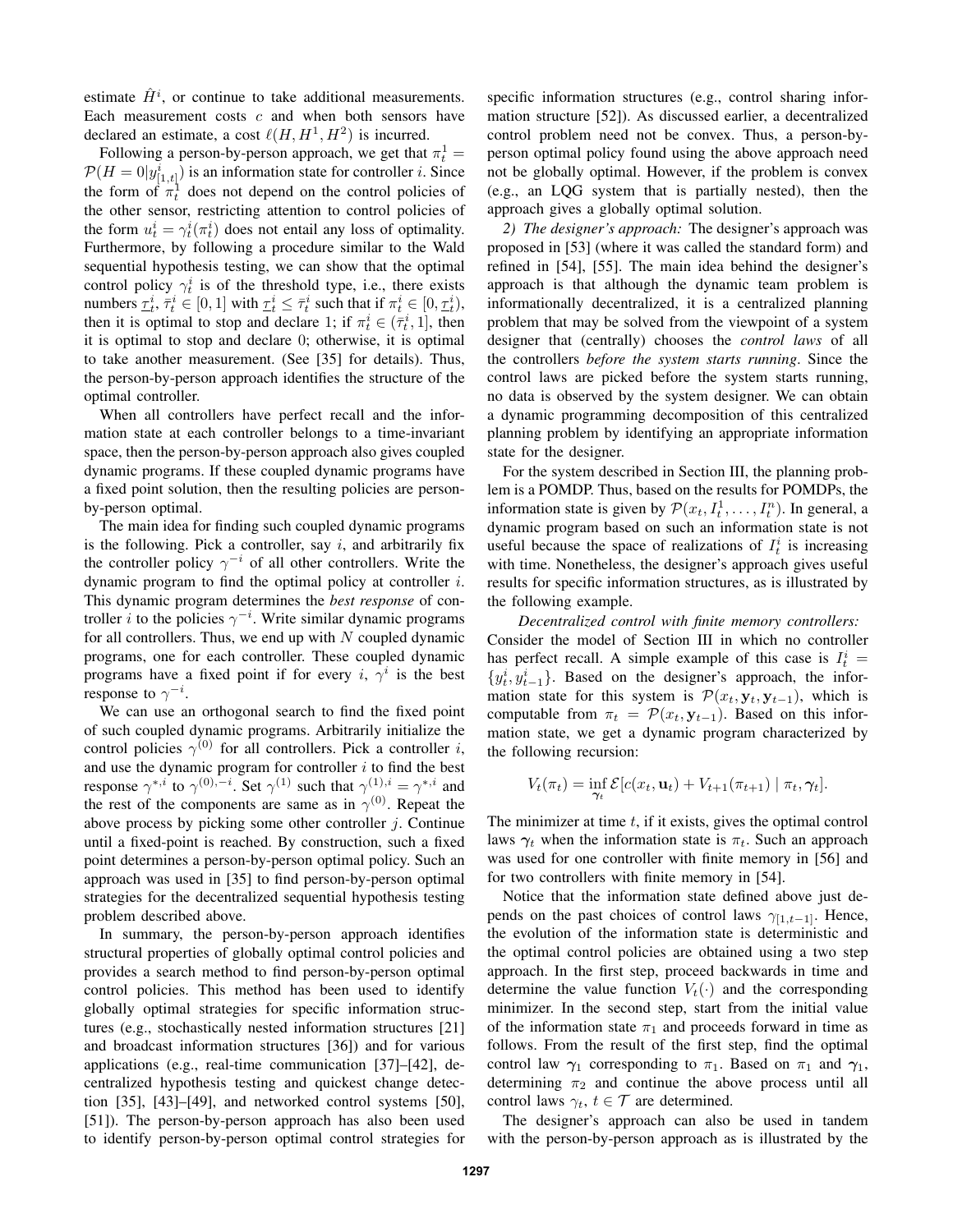following example. Such a tandem approach has been used in various applications including real-time communication [38], [55], [57], decentralized hypothesis testing [47], and networked control systems [50], [51].

*Two agent team with one finite-memory controller:* Consider a two agent  $(N = 2)$ , where one controller has perfect recall with  $I_t^1 = (y_{[1,t]}^1, u_{[1,t-1]}^1)$  and the second controller has finite memory, say  $I_t^2 = (y_t^2, y_{t-1}^2)$ . (A more general form of this system was investigated in [54]). Directly using the designer's approach on this system will give an information state  $\mathcal{P}(x_t, y_{[1,t]}^1, u_{[1,t-1]}^1, y_{[t-1,t]}^2)$  which does not take values in a time invariant space. We can find a more useful information state if we first use the person-by-person approach on controller 1, which shows that  $\mathcal{P}(x_t, y_{[t-1,t]}^2 | t)$  $I_t^1$ ), which is computable from  $\theta_t = \mathcal{P}(x_t, y_{t-1}^1 | I_t^1)$ , is an information state for controller 1. Therefore, based on the structural results, restricting attention to controller 1 of the form  $u_t^1 = \gamma_t^1(\theta_t)$  does not entail any loss of optimality.

Now, restrict attention to controller 1 of the form  $u_t^1 =$  $\gamma_t^1(\theta_t)$  and use the designer's approach. Based on the designer's approach, we get that  $\mathcal{P}(x_t, \theta_t, y_{[t-1,t]}^2)$ , which is computable from  $\pi_t = \mathcal{P}(x_t, \theta_t, y_{t-1}^2)$ , is an information state. Notice that  $\pi_t$  takes value in a time invariant space. Based on this information state, we get the following dynamic program. Define

$$
V_t(\pi_t) = \inf_{\gamma_t} \mathcal{E}[c(x_t, \mathbf{u}_t) + V_{t+1}(\pi_{t+1}) | \pi_t, \gamma_t].
$$

The minimizer at time  $t$ , if it exists, gives the optimal control laws  $\gamma_t$  when the information state is  $\pi_t$ . Although the above information state looks formidable (it is a probability measure on a probability measure), the above dynamic program provides a means of synthesizing approximately optimal control laws.

*3) The common information approach:* The common information approach was proposed in [58]–[60] and works for decentralized control problems in which the controllers sequentially share information with each other e.g., the delayed information/measurement/control sharing information structure and the periodic sharing information structures defined earlier. The general class of such information structures is called partial history sharing information structure [60].

The main idea behind the common information approach is the following. Given any information structure, we can split the information available at the controllers into *common information*  $C_t = \bigcap_{s \geq t} \bigcap_{i=1}^n I_s^i$  and *local information*  $L_t^i =$  $I_t^i \setminus C_t$ ,  $i = 1, ..., N$ . If all controllers have perfect recall, then we can simply define common information as  $C_t =$  $\bigcap_{i=1}^n I_t^i$ . By construction, common information is increasing with time, i.e.,  $C_t \subseteq C_{t+1}$ .

The common information approach consists of the following five steps. The first step is to formulate a centralized *coordinated system* from the viewpoint of a *coordinator* that observes the common information  $C_t$  and chooses *prescriptions*  $\varphi_t = (\varphi_t^1, \dots, \varphi_t^N)$ , where  $\varphi_t^i$  maps the local information  $L_t^i$  to control action  $u_t^i$ ,  $i = 1, \ldots, N$ . In this coordinated systems, the controllers simply take the prescription  $\varphi_t^i$  given

to them by the coordinator, and use it to generate control action  $u_t^i = \varphi_t^i(L_t^i)$ . The second step is to show that the coordinated system is a centralized POMDP. The third step is to identify an information state for the coordinator and use it to identify the structure of optimal control laws and write a dynamic programming decomposition. The fourth step is to show that the coordinated system is equivalent to the original system, i.e., any policy of the coordinated system is implementable in the original system, and vice versa, in such a manner that both policies result in identical realization of all system variables. The fifth and the final step is to use the result of the fourth step to translate the structural result and the dynamic programming decomposition of the third step to the original system.

For the general system defined above, the information state is given by  $\mathcal{P}(x_t, L_t^1, \ldots, L_t^N | C_t)$ . In general, the dynamic programming decomposition based on this information state is not useful because the local information  $L_t^i$  is increasing with time. Nonetheless, the common information approach gives useful results for specific information structures, as is illustrated by the following example.

*The delayed sharing information structure:* Consider the model of Section III with a *n*-step delayed sharing information structure, i.e.,  $I_t$  is given by (4). This model was proposed in [61], the structural result and dynamic programming decomposition for  $n = 1$  was given in [62], and two structural results and dynamic programming decomposition for the general  $n$  was given in [63]. We show how this model can be solved using the common information approach.

In this model, the common information is  $C_t =$  $(\mathbf{y}_{[1,t-n]}, \mathbf{u}_{[1,t-n]}),$  while the local information is  $L_t^i =$  $(y^i_{[t-n+1,t]}, u^i_{[t-n+1,t]})$ . Based on the common information approach, we get that  $\pi_t = \mathcal{P}(x_t, \mathbf{y}_{[t-n+1,t]}, \mathbf{u}_{[t-n+1,t]})$  is an information state for the coordinator. In addition, we get the following:

- 1) *Structure of optimal controller.* In the coordinated system, restricting attention to coordination strategies of the form  $\varphi_t = d_t(\pi_t)$  does not entail any loss of optimality. Since  $u_t^i = \varphi_t^i(L_t^i)$ , the structural result for the coordinator implies that in the original system, restricting attention to control strategies of the form  $u_t^i = \gamma_t^i(L_t^i, \pi_t)$  does not entail any loss of optimality.
- 2) *Dynamic programming decomposition.* In the coordinated system, define

$$
V_t(\pi_t) = \inf_{\boldsymbol{\varphi}_t} \mathcal{E}[c(x_t, \mathbf{u}_t) + V_{t+1}(\pi_{t+1}) | \pi_t, \boldsymbol{\varphi}_t].
$$

The minimizer at time  $t$ , if it exists, gives the optimal prescription  $\varphi_t$  when the information state is  $\pi_t$ . The corresponding optimal control policy in the original system is given by  $\gamma_t^i(\cdot, \pi_t) = \varphi_t^i(\pi_t)(\cdot)$ .

The above result is similar to the first structural result and dynamic programming derived in [63].

The common information approach helps in deriving structural results and dynamic programs that cannot be derived using the person-by-person approach or the designer's approach. A case in point is the results for delayed sharing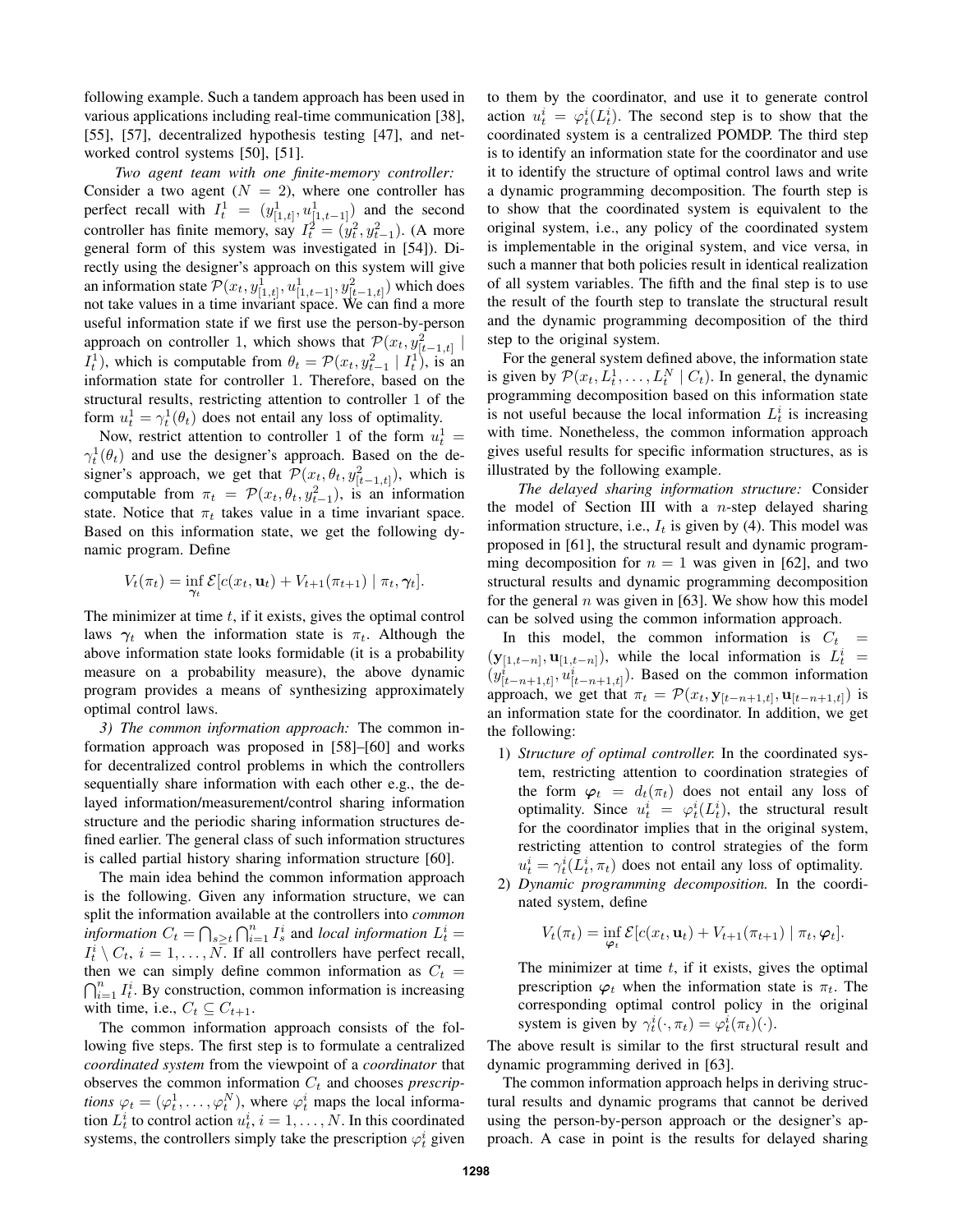information structure derived above. If the common information is  $C_t = \emptyset$ , then the common information approach collapses to the designer's approach.

Variations of this approach have been used for various information structures, including delayed state sharing [64], partially nested systems with common past [65], teams with sequential partitions [66], coupled subsystems with control sharing [67], periodic sharing information structure [68], and belief sharing information structure [21].

## IV. NORM-OPTIMAL DESIGN

In this section, we discuss methods for incorporating most types of information structure into a modern control framework. We focus here on problems where both the system to be controlled and the controllers under consideration are all linear (and, where applicable, time-invariant), except where otherwse noted. The number of controllers / decision makers, as well as the amount of times that each one has to act, may be finite or infinite, and the systems may be discrete-time or continuous-time. We mainly focus on problems where there is an infinite horizon and where stability issues thus need to be considered as well.

In IV-A, we describe the framework; in particular, introducing the idea of an information constraint, and explaining how optimal decentralized control problems may be addressed just like standard (centralized) optimal control problems, attempting to minimize a closed-loop norm, but subject to a constraint on the controller to be designed. In the simplest case, when certain controllers / decision makers can access some measurements but not others, as discussed in several examples above, this is captured by enforcing a sparsity constraint on the controller. In IV-B, we review how to parametrize all of the stabilizing controllers for centralized problems, in particular, the Youla-Kucera parametrization.

In IV-C we introduce a condition that allows the information constraint on the controller to be incorporated in such a way that finding the optimal controller subject to the information constraint can be cast as a convex optimization problem. This holds regardless of which closed-loop norm one wishes to minimize. The condition, called quadratic invariance, is an algebraic condition relating the system (plant) to the constraint, typically providing a simple test for convexity, and turns out to be closely related to the partially nested condition described above, developed for classifying linear optimality in LQG problems. In IV-D, we discuss a new result allowing these ideas to be applied more broadly, and allowing the optimization problem to be handled together with the problem of stabilization. In IV-E, armed with our test for convexity, we revisit some of the examples that were used to motivate the constraint framework, and determine when those problems are amenable to convex synthesis.

In IV-F, we discuss what happens when this approach is applied to problems which are not quadratically invariant, and perfectly decentralized problems in particular. In IV-G, we briefly discuss a related result for nonlinear systems.

#### *A. Framework and Setup*

We introduce a framework for designing optimal controllers for LTI systems, subject to decentralized information constraints.

*a) Standard LTI framework:* We first review a standard framework for centralized control synthesis.



Fig. 2. Standard LTI feedback control framework

Figure 2 represents a standard design framework often used in modern control theory. The signal  $w$  represents the vector of exogenous inputs, those the designer has no control over, such as wind gusts if one is considering an example in aerospace, and z represents everything the designer would like to keep small, which would typically include deviations from a desired state or trajectory, or a measure of control effort, for example. The signal  $y$  represents the vector of measurements that the controller  $K$  has access to, and  $u$  is the vector of inputs from the controller that is fed back into the plant. The plant is subdivided into four blocks which map w and u into z and y. The block which maps the controller input  $u$  to the measurements  $y$  is simply referred to as G, since it corresponds to the plant of classical control analysis, and so that we can later refer to its subdivisions without any ambiguity. Note that the four parts of the plant can, and often are, chosen such that all or parts of the vectors  $y$  and  $u$  are repeated in the vector  $z$  that we are trying to keep small, and such that parts of the vector  $u$  are repeated in y, to which the controller has access.

The design objective is to construct a controller  $K$  to keep a measure of the size of the mapping from  $w$  to  $z$ , known as the *closed-loop map*, as small as possible. There are many ways one can measure the size of a mapping, and thus this basic setup underpins much of modern (linear) controls including  $\mathcal{H}_2$ -control and  $\mathcal{H}_{\infty}$ -control. The choice of  $\mathcal{H}_2$ leads to a stochastic interpretation, as that system norm is equivalent to the 2-norm of the vector  $z$  if  $w$  was a standard normal vector, and so the cost is equivalent to that of an associated LQG problem. In this framework, a decentralized information structure may be viewed as a constraint on the structure of the controller  $K$ , as now illustrated by examples.

*b) Information constraint:* We now illustrate why, in this framework, decentralization may be simply encapsulated as a constraint that the controller lies in a particular subspace. We focus now on the controller  $K$ , and on  $G$ , the part of the plant which takes the vector of control inputs  $u$  to the measurements  $y$ .

The diagram in Figure 3 represents three different subsystems, each of which may effect its neighbors, and each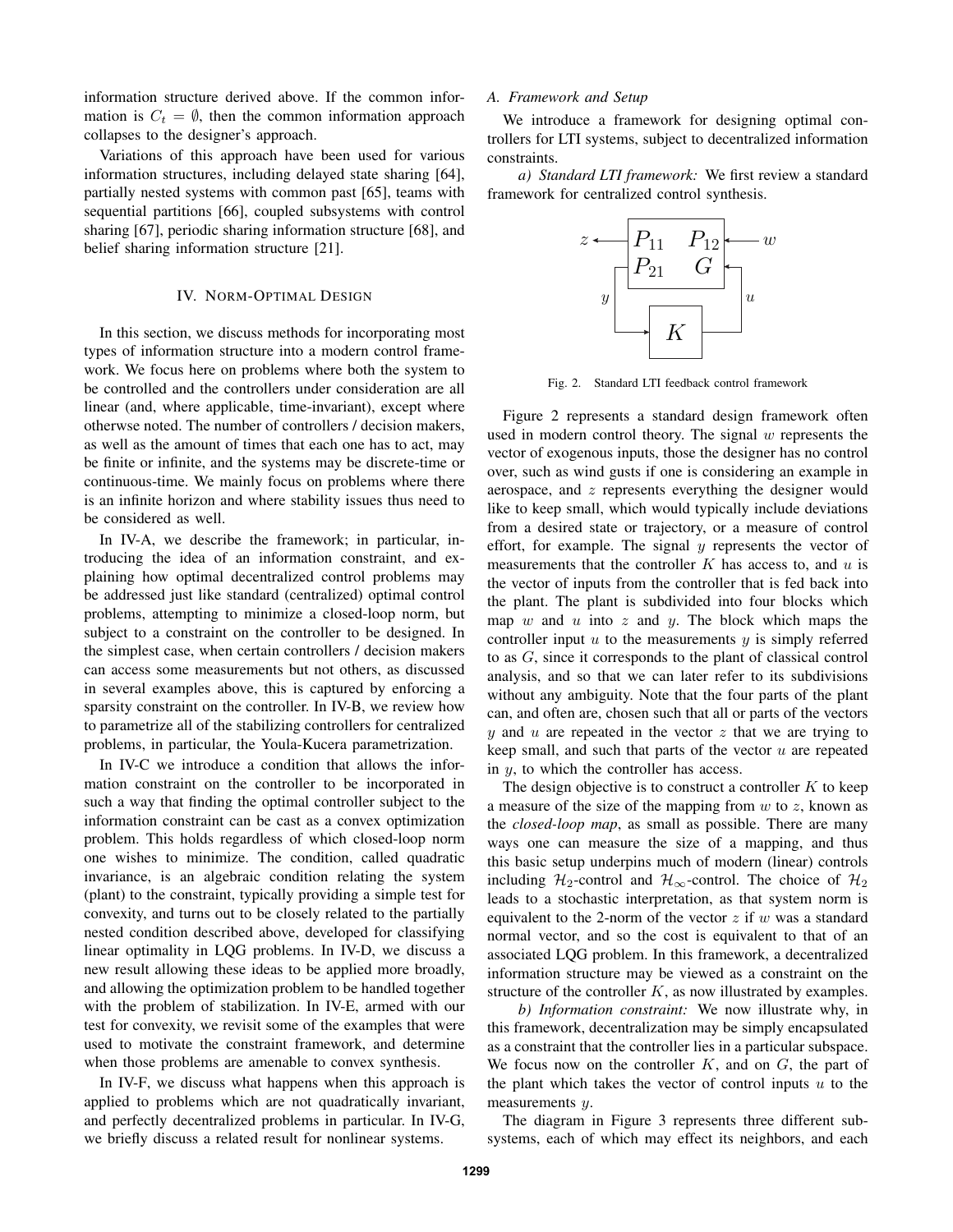

Fig. 3. Perfectly decentralized control

of which has its own controller, which only has access to measurements coming from its own subsystem. In this case, if we look at the system as a whole, we need to design a controller  $K$  that can be written as

$$
\begin{bmatrix} u_1 \\ u_2 \\ u_3 \end{bmatrix} = \underbrace{\begin{bmatrix} K_1 & 0 & 0 \\ 0 & K_2 & 0 \\ 0 & 0 & K_3 \end{bmatrix}}_{K} \begin{bmatrix} y_1 \\ y_2 \\ y_3 \end{bmatrix}
$$

since each controller input may only depend upon the measurement from its corresponding subsystem. In other words, we need to design the best possible  $K$  which is block diagonal. The overall problem can be viewed as minimizing the size of the closed-loop map subject to the additional constraint that  $K \in S$ , where S is the set of all block diagonal controllers. This concept readily extends to any type of structural constraint we may need to impose in formulating an optimal control problem for controller synthesis. For instance, if in the above example, each controller were able to share information with its neighbors, then we would end up with a constraint set  $S$  which is tri-diagonal. In general, if the controller that generates  $u_i$  is unable to see  $y_j$  then the *ij*th entry of the controller must be set to zero.



Fig. 4. Network with delays

If controllers were instead allowed to communicate with each other, but with some delays, this too could be reflected in another constraint set S. This situation is represented in Figure 4, where the controller that generates  $u_i$ , which regulates subsystem  $i$ , can see the information from another subsystem j only after a transmission delay of  $t_{ij}$ . In this case, if we look at the system as a whole, we need to design a controller  $K$  that can be written as

$$
\begin{bmatrix} u_1 \\ u_2 \\ u_3 \end{bmatrix} = \underbrace{\begin{bmatrix} D_{t_{11}}\tilde{K}_{11} & D_{t_{12}}\tilde{K}_{12} & D_{t_{13}}\tilde{K}_{13} \\ D_{t_{21}}\tilde{K}_{21} & D_{t_{22}}\tilde{K}_{22} & D_{t_{23}}\tilde{K}_{23} \\ D_{t_{31}}\tilde{K}_{31} & D_{t_{32}}\tilde{K}_{32} & D_{t_{33}}\tilde{K}_{33} \end{bmatrix}}_{K} \begin{bmatrix} y_1 \\ y_2 \\ y_3 \end{bmatrix}
$$

where each  $D_{t_{ij}}$  realizes the corresponding delay  $t_{ij}$ , and each  $\tilde{K}_{ij}$  represents a factor of the controller that we are free to design. Notice that, according to the representation above, the controller responsible for  $u_i$  must wait the prescribed delay  $t_{ij}$  until it can access measurements from subsystem j.

The set S above is called the *information constraint*, as it captures the information available to various parts of the controller. This includes the notion of information structures as defined earlier in Section III, as the constraint can be set to encapsulate which measurements and/or control inputs (and from which subsystems and from which times) are available to the controllers of which subsystems at which times.

The overarching point is that the objective of decentralized control may be considered to be the minimization of a closed-loop map subject to an information constraint  $K \in S$ . The approach is extremely broad, as it seamlessly incorporates any type of decentralization, any control objective, and heterogeneous subsystems.

*c) Problem formulation:* The mapping from w to z that we wish to keep small in Figure 2, the closed-loop map, can be written as  $f(P, K) = P_{11} + P_{12}K(I - GK)^{-1}P_{21}$ . The problem that we would like to address may then be formulated as:

minimize 
$$
||f(P, K)||
$$
  
subject to *K* stabilizes *P*  
 $K \in S$  (12)

The norm  $(\|\cdot\|)$  is any appropriate system norm, chosen based on the particular performance objectives, which could be the  $\mathcal{H}_2$ -norm or  $\mathcal{H}_{\infty}$ -norm, as briefly described earlier. The information constraint  $S$  is the subspace of admissible controllers that encapsulates the decentralized nature of the system, as exemplified above. Choosing  $P$  and  $S$ , along with the  $\mathcal{H}_2$ -norm, to correspond to a given LQG problem with information structure is discussed in [69]. The stabilization constraint is needed in the most typical case where the signals lie in extended spaces and the plant and controller are rational proper systems whose interconnections may thus be unstable. It may not be necessary, or another technical condition may be necessary such as the invertibility of  $(I-GK)$ , for other spaces of interest, such as Banach spaces with bounded linear operators [70], [71].

#### *B. Youla-Kucera Parametrization of Stabilizing Controllers*

If the plant to be controlled is stable, we could use the following change of variables

$$
Q = -K(I - GK)^{-1} \quad \Longleftrightarrow \quad K = -Q(I - GQ)^{-1}
$$
\n(13)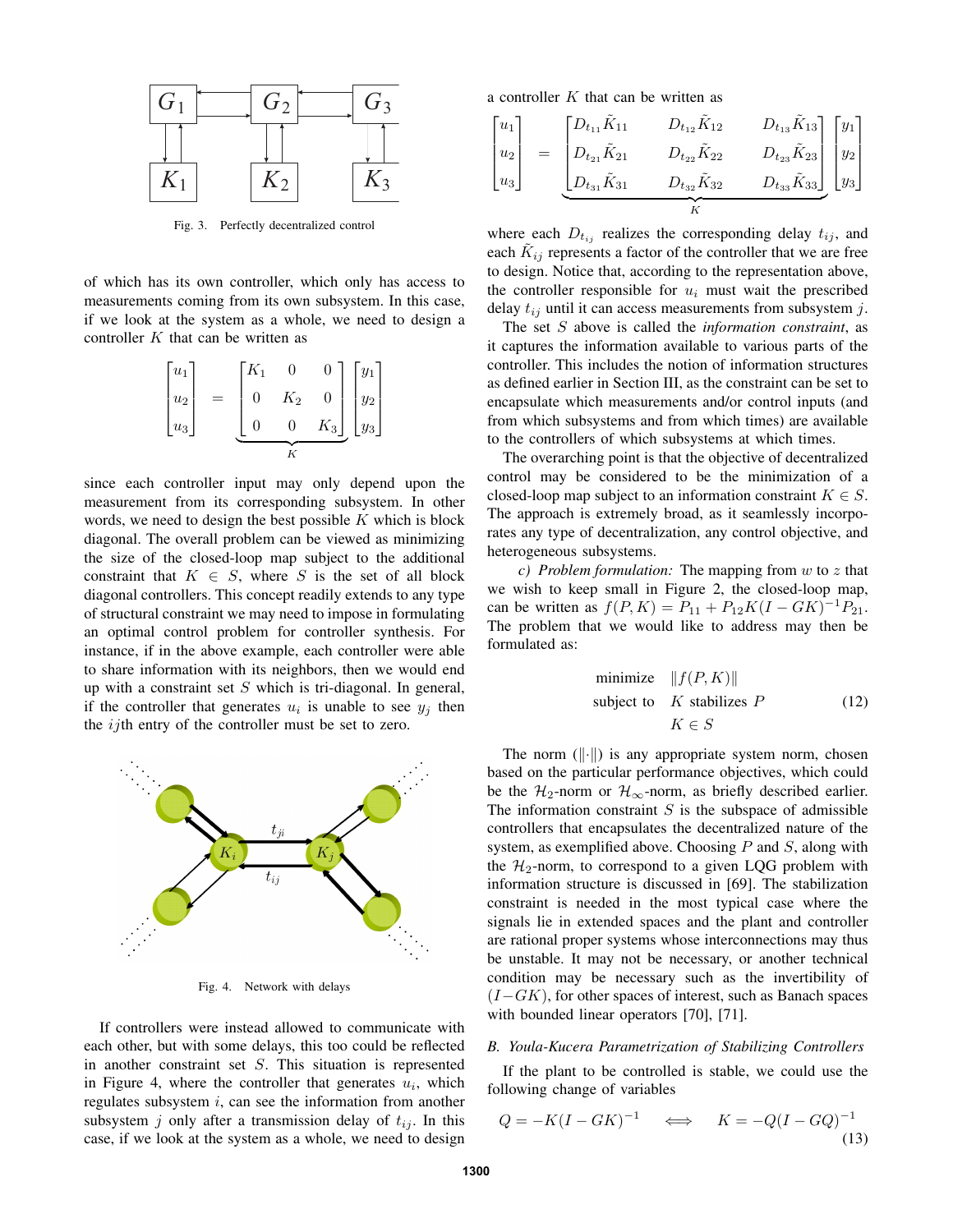and then allowing the new parameter Q to be stable is equivalent to the controller  $K$  stabilizing the plant  $P$ , and the set of all achievable closed-loop maps (ignoring the information constraint) is then given as

$$
\{P_{11} - P_{12}QP_{21} \mid Q \text{ stable}\}.
$$
 (14)

This is generalized by the Youla-Kucera or YJBK parametrization [72], which uses a doubly coprime factorization of G over  $\mathcal{RH}_{\infty}$ , that is,  $M_l, N_l, X_l, Y_l, M_r, N_r, X_r, Y_r \in \mathcal{RH}_{\infty}$  such that  $G = N_r M_r^{-1} = M_l^{-1} N_l$  and

$$
\begin{bmatrix} X_l & -Y_l \\ -N_l & M_l \end{bmatrix} \begin{bmatrix} M_r & Y_r \\ N_r & X_r \end{bmatrix} = \begin{bmatrix} I & 0 \\ 0 & I \end{bmatrix}.
$$
 (15)

Then the set of all stabilizing controllers is given by

$$
\{K \in \mathcal{R}_p \mid K \text{ stabilizes } G\}
$$
  
= 
$$
\left\{ (Y_r - M_r Q)(X_r - N_r Q)^{-1} \mid X_r - N_r Q \text{ is invertible}, Q \in \mathcal{RH}_{\infty} \right\}
$$
 (16)  
= 
$$
\left\{ (X_l - QN_l)^{-1} (Y_l - QM_l) \mid X_l - QN_l \text{ is invertible}, Q \in \mathcal{RH}_{\infty} \right\}.
$$

Thus allowing the new (Youla) parameter  $Q$  to vary over all stable systems is still equivalent to considering all stabilizing controllers  $K$ , and the set of all achievable closed-loop maps is then given by

$$
\{T_1 - T_2QT_3 \mid Q \in \mathcal{RH}_{\infty}\}\tag{17}
$$

where  $T_1, T_2, T_3$  are other stable systems which are functions of the coprime factors and the generalized plant parameters.

We see that these parametrizations allow the set of achievable closed-loop maps to be expressed as an affine function of a stable parameter, and thus allow our objective function in our main problem (12) to be cast as a convex function of that parameter. However, the information constraint  $K \in S$ will typically not be simple to express in the new parameter, and this will ruin the convexity of the optimization problem.

#### *C. Quadratic Invariance*

We have seen that we can employ a change of variables that will make our objective convex, but that will generally cause the information constraint to no longer be affine. We thus seek to characterize problems for which the information constraint may be written as an affine constraint in the Youla parameter, such that a convex reformulation of our main problem will result.

The following property, first introduced in [70], provides that characterization.

*Definition 4.1:* The set S is *quadratically invariant* with respect to  $G$  if

$$
KGK \in S \qquad \text{for all} \quad K \in S.
$$

In other words, given any admissible controller  $K$ , the composition KGK has to be admissible as well. For problems where both are well-defined, this is shown to be equivalent to the partially nested condition [69] discussed in previous sections. When this condition holds, it follows that a controller being admissible is further equivalent to the linear-fractional transformation we encountered earlier lying in the constraint set [71], [73]:

$$
K \in S \quad \iff \quad K(I - GK)^{-1} \in S \tag{18}
$$

Quadratic invariance is not only necessary and sufficient for the above equivalence, but also for the linear-fractional transformation of the admissible set to be any convex set [74]. We can see immediately from (13) that for the stable case this results in the equivalence of enforcing the information constraint on the controller or on the new parameter:

$$
K \in S \quad \iff \quad Q \in S \tag{19}
$$

and it can be shown that when the plant is unstable, as long as it can be stabilized by a stable controller (known as strong stabilizability), another change of variables can be made such that this equivalence still holds [73].

Thus when the information constraint  $S$  is quadratically invariant with respect to the plant  $G$ , the optimal decentralized control problem (12) may be recast as the following:

minimize 
$$
||T_1 - T_2QT_3||
$$
  
subject to  $Q$  stable  
 $Q \in S$  (20)

which is a convex optimization problem.

This leaves the question of how to find that initial stabilizing controller, itself a longstanding difficult problem, as well as whether the stabilization and optimization need to be handled separately, or whether they can be handled simultaneously. These questions are answered in the following subsection.

# *D. A Parametrization of Information-Constrained Controllers*

Recent results show [75] that when quadratic invariance holds, an arbitrary coprime factorization, which is always available, can be used to characterize the information constraint on the controller as the following constraint on the Youla parameter:

$$
K \in S \quad \iff \quad M_r Q M_l - M_r Y_l \in S \tag{21}
$$

While the constraint on  $Q$  is not identical to the information constraint, as it was in the previous cases we discussed, it is still an affine constraint.

The problem of finding a stabilizing controller is then reduced to finding a  $Q \in \mathcal{RH}_{\infty}$  such that this constraint is satisfied, and moreover, if this cannot be done, then we know that the plant is not stabilizable with the given information constraint. It shown in [75] that the existence of such a Q is equivalent to the feasibility of an exact model matching problem [76], with stability restrictions [77], for which there are tractable solution methods [78]. If the associated exact model-matching problem is feasible then we can use the resulting Q to recover the stabilizing controller via (16). If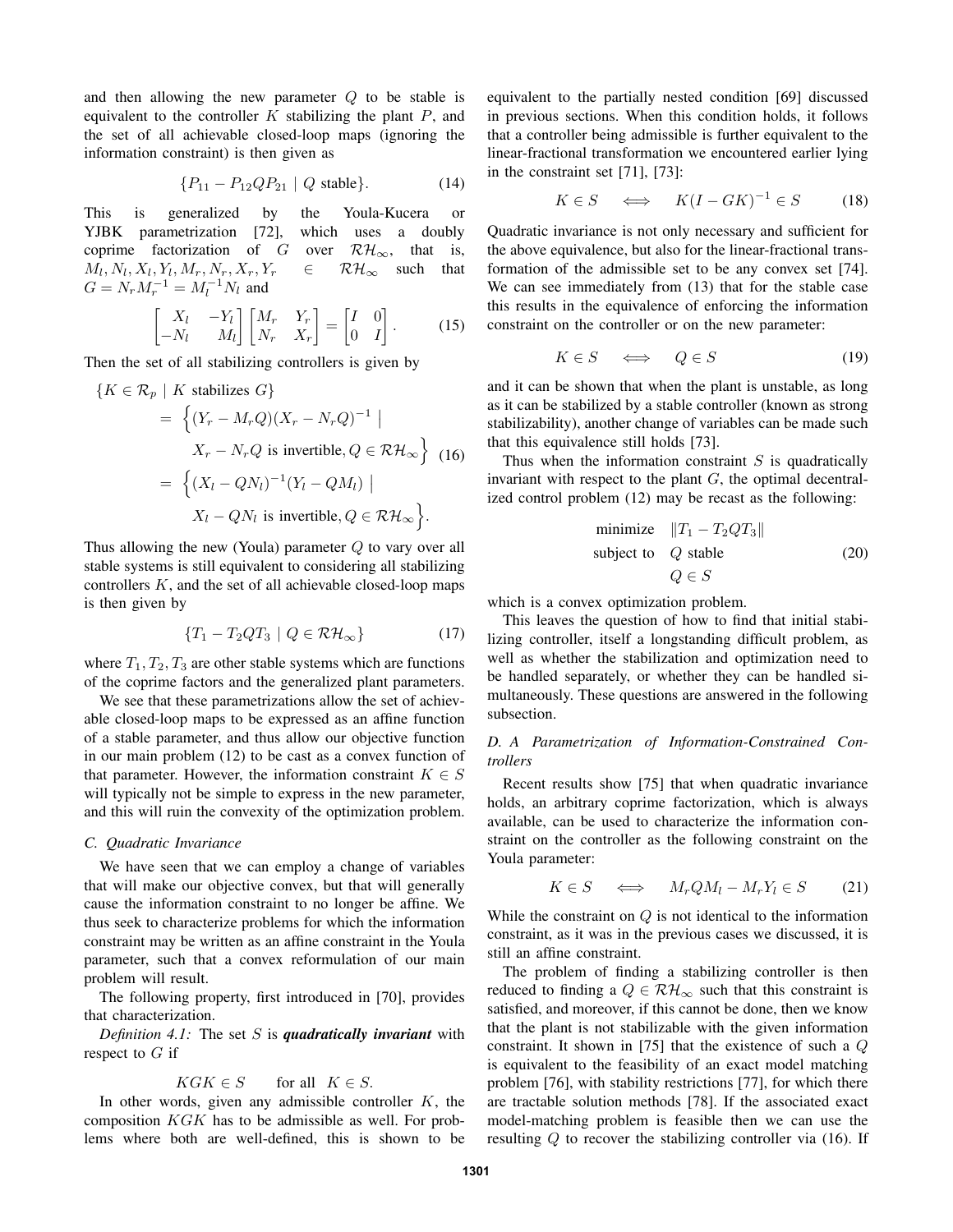this controller is stable then we can use the previous results to write the optimal decentralized control problem as (20). When it is not, similar results can be obtained by using a parametrization discussed in [79], with a different convex problem resulting in a convex parametrization that is distinct from Youla's [80].

Instead of this two-step compensation scheme, finding a stabilizing controller first, then using this to parametrize all of the stabilizing controllers and to find the optimal one, we can also utilize this new equivalence (21) to address both issues at once.

We can now, after finding any doubly coprime factorization, recast the optimal decentralized control problem as follows:

minimize 
$$
||T_1 - T_2QT_3||
$$
  
subject to *Q* stable  $M_rQM_l - M_rY_l \in S$  (22)

This is still a convex optimization problem in the Youla parameter Q. The solution allows us to recover the optimal decentralized controller via (16), and the problem is infeasible if and only if the plant is not stabilizable with the given information constraint.

#### *E. Examples*

This subsection looks at particular classes of information constraints to see when this quadratic invariance condition holds, to identify those decentralized problems which are amenable to convex synthesis. We see that this algebraic condition often has intuitive interpretations for specific classes of problems.

*1) Structural Constraints:* We first look at structural constraints, or sparsity constraints, where each sub-controller can see the measurements from some subsystems but not from others. This structure can be represented with a binary matrix  $K^{\text{bin}}$ . For instance,  $K^{\text{bin}}_{kl} = 1$  if the kth control input  $u_k$  is allowed to be a function of the *l*th measurement  $y_l$ , and  $K_{kl}^{bin} = 0$  if it cannot see that measurement. The information constraint  $S$  is then the set of all controllers which have the structure prescribed by  $K^{\text{bin}}$ ; that is, all of the controllers such that none of the sub-controllers use information which they cannot see.

A binary matrix  $G<sup>bin</sup>$  can similarly be used to give the structure of the plant. For instance,  $G_{ij}^{bin} = 1$  if  $G_{ij}$  is nonzero and the *i*th measurement  $y_i$  is affected by the *j*th control input  $u_j$ , and  $G_{ij}^{bin} = 0$  if it is unaffected by that input. Given this representation of the structure of the plant and the controller constraints, we have the following result:

 $S$  is quadratically invariant with respect to  $G$  if and only if

$$
K_{ki}^{\text{bin}} G_{ij}^{\text{bin}} K_{jl}^{\text{bin}} (1 - K_{kl}^{\text{bin}}) = 0 \quad \text{for all } i, j, k, l. \tag{23}
$$

Figure 5 illustrates this condition. The condition in (23) requires that, for arbitrary  $i, j, k, l$ , if the three blocks on the bottom are all non-zero (or allowed to be chosen non-zero), then the top block must be allowed to be non-zero as well. In other words, if there is an indirect connection from a



Fig. 5. Structural quadratic invariance

measurement to a control input, then there has to be a direct connection as well.

One subclass of problems for which this condition holds is where the plant is lower triangular, and the controller constraints are such that if a given part of the controller is allowed to be nonzero, then all of the parts of the controller below it must be active as well, sometimes called skyline structure [70]. This can be viewed as the manifestation in this framework of the aforementioned classical structures. Other classes of problems previously shown to admit convex solutions [81] satisfy the condition developed here as well.

When this condition is met, the problem is quadratically invariant, and we can recast our optimal decentralized control problem as the convex optimization problem in (20) or (22).

*2) Symmetry:* We briefly consider the problem of symmetric synthesis. Suppose that we need to design the best symmetric controller; that is, the best controller such that  $K_{kl} = K_{lk}$  for all k, l, and that the information constraint S is the set of all such symmetric controllers. If the plant is also symmetric; that is, if  $G_{ij} = G_{ji}$  for all i, j, then KGK is symmetric for any symmetric K. Thus,  $KGK \in S$  for all  $K \in S$ , the problem is quadratically invariant, and the optimal symmetric control problem may be recast as (20) or (22).

*3) Delays:* We now return to the problem of Figure 4, where we have multiple nodes/subsystems, each with its own controller, and each subsystem  $i$  can see the information from another subsystem j after a transmission delay of  $t_{ij}$ .

We similarly consider that the inputs to a given subsystem  $j$  may affect other subsystems after some delay, and denote the amount of time after which it may affect another subsystem *i* by the propagation delay  $p_{ij}$ .

The overall problem of controlling such a network with propagation delays, with controllers that may communicate with transmission delays, is depicted in Figure 6.

When this problem is tested for quadratic invariance, one first finds that the following condition is necessary and sufficient:

$$
t_{ki} + p_{ij} + t_{jl} \ge t_{kl} \qquad \text{for all } i, j, k, l \tag{24}
$$

This is reminiscent of condition (23) for structural constraints, as it similarly requires that any direct path from  $y_l$  to  $u_k$  must be at least as fast as any indirect path through the plant. This condition can be further reduced to a very simple intuitive condition [82], as long as we may assume that the transmission delays themselves satisfy the triangle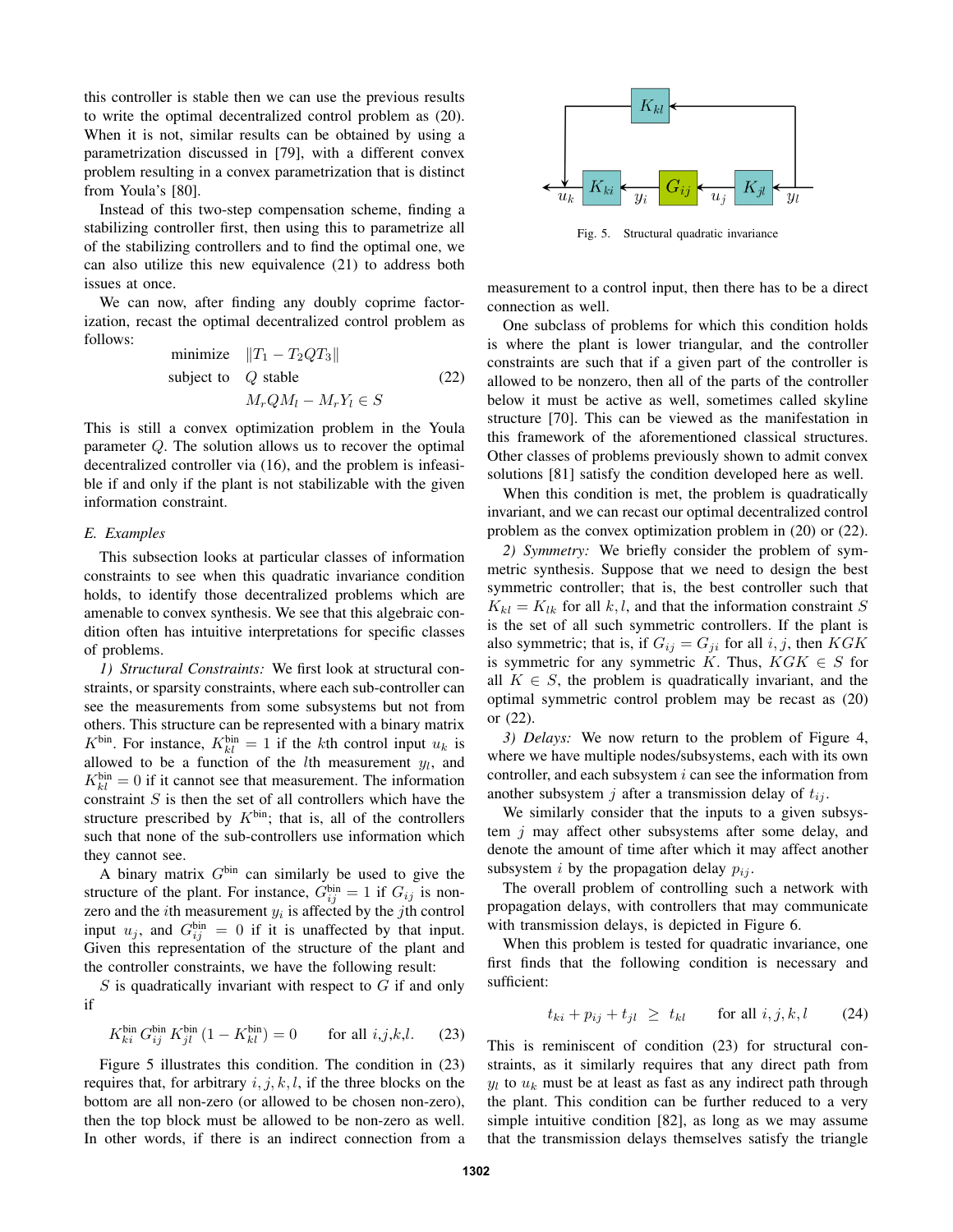

Fig. 6. Network with delays

inequality; that is

$$
t_{ki} + t_{ij} \ge t_{kj} \qquad \text{for all } k, i, j. \tag{25}
$$

This is typically a very reasonable assumption, as it states that information is transmitted between nodes in the quickest manner available through the network. If the inequality failed for some  $k, j$ , one would want to reroute the transmissions from  $i$  to  $k$  along the faster route such that the inequality would then hold.

If the triangle inequality among transmissions does hold, then condition (24), and thus quadratic invariance, is reduced to simply:

$$
p_{ij} \ge t_{ij} \qquad \text{for all } i, j. \tag{26}
$$

In other words, for any pair of nodes, information needs to be transmitted faster than the dynamics propagate. When this simple condition holds, the problem is quadratically invariant, and the optimal decentralized control problem may be recast as the convex problem (20) or (22).

This very intuitive result has a counterintuitive complement when one considers computational delays as well. Suppose now that the ith controller cannot use a measurement from the jth subsystem until a 'pure' transmission delay of  $t_{ij}$ , representing the time it takes to send the information from one subsystem to the other, as well as a computational delay of  $c_i$ , representing the time it takes to process the information once it is received.

While intuition might suggest that these two quantities would end up being added and then replacing the righthand side of equation (26), if we now assume that the pure transmission delays satisfy the triangle inequality, the condition for quadratic invariance becomes:

$$
p_{ij} + c_j \ge \tilde{t}_{ij} \qquad \text{for all } i, j \tag{27}
$$

with the computational delay on the other side of the inequality.

This shows that, regardless of computational delay, if information can be transmitted faster than dynamics propagate, then the optimal decentralized control problem can be reformulated as a convex optimization problem. If we consider a problem with multiple aerial vehicles, for example, where dynamics between any pair of subsystems will propagate at the speed of sound, this tells us that transmissions just have to be faster than that threshold for the optimal control problem to be recast as  $(20)$  or  $(22)$ .

The results of this section have also been extended to spatio-temporal systems [83], where plants and controllers can act across a continuum, and results very similar to the above still hold. When applied to the special case of spatially invariant systems, the controller still needs to be able to receive information faster than the plant can propagate its inputs over any given distance, analogous to (26), and the triangle inequality (25) discussed above becomes a condition that the support function imposed on the controller needs to be subadditive. This includes funnel causal systems, developed in the study of convexity for these problems [84].

## *F. Perfectly Decentralized Control*

We now revisit the problem of Figure 3, where each controller can only use the measurements from its own subsystem, and thus the information constraint is block diagonal. This problem is never quadratically invariant, and will never satisfy condition  $(23)$ , except for the case where the subsystems do not affect one another; that is, except for the case where  $G$  is block diagonal as well.

In all other cases where subsystems may have some affect on others, we thus cannot parametrize all of the admissible stabilizing controllers in a convex fashion, and cannot cast the optimal decentralized control problem as a convex problem such as in (20). However, a Youla parametrization can similarly be used, and while (19) does not hold, as the information constraint on the controller is not equivalent to enforcing it on the Youla parameter, it is instead equivalent to a quadratic equality constraint on the parameter [85]:

$$
K \in S \quad \Longleftrightarrow \quad W_2 + QW_4 - W_1Q - QW_3Q = 0 \tag{28}
$$

for stable operators  $W_1, W_2, W_3, W_4$ . When returning to the optimal decentralized control problem, this equality constraint replaces the final  $Q \in S$  constraint of (20) or  $M_rQM_l - M_rY_l \in S$  constraint of (22). The problem is no longer convex due to the quadratic term, but the overall difficulty is transformed to one well-understood type of constraint, for which many methods exist to approximate optimal solutions. Another approach inspired on Youla's is given in [86] for the fully decentralized case, where the lack of convexity is readily recognizable from certain nonlinear constraints imposed on the parameters.

Other structural constraints, which are neither block diagonal nor quadratically invariant, can be similarly parametrized by first converting them to a perfectly decentralized problem [87]. One can also find the closest constraint set which is quadratically invariant to get approximate solutions, or the closest quadratically invariant subset or superset to obtain bounds on the solution [88].

## *G. Nonlinear Decentralized Controller Parametrization*

The parametrization and optimization results discussed thus far assume that the operators, both the plant to be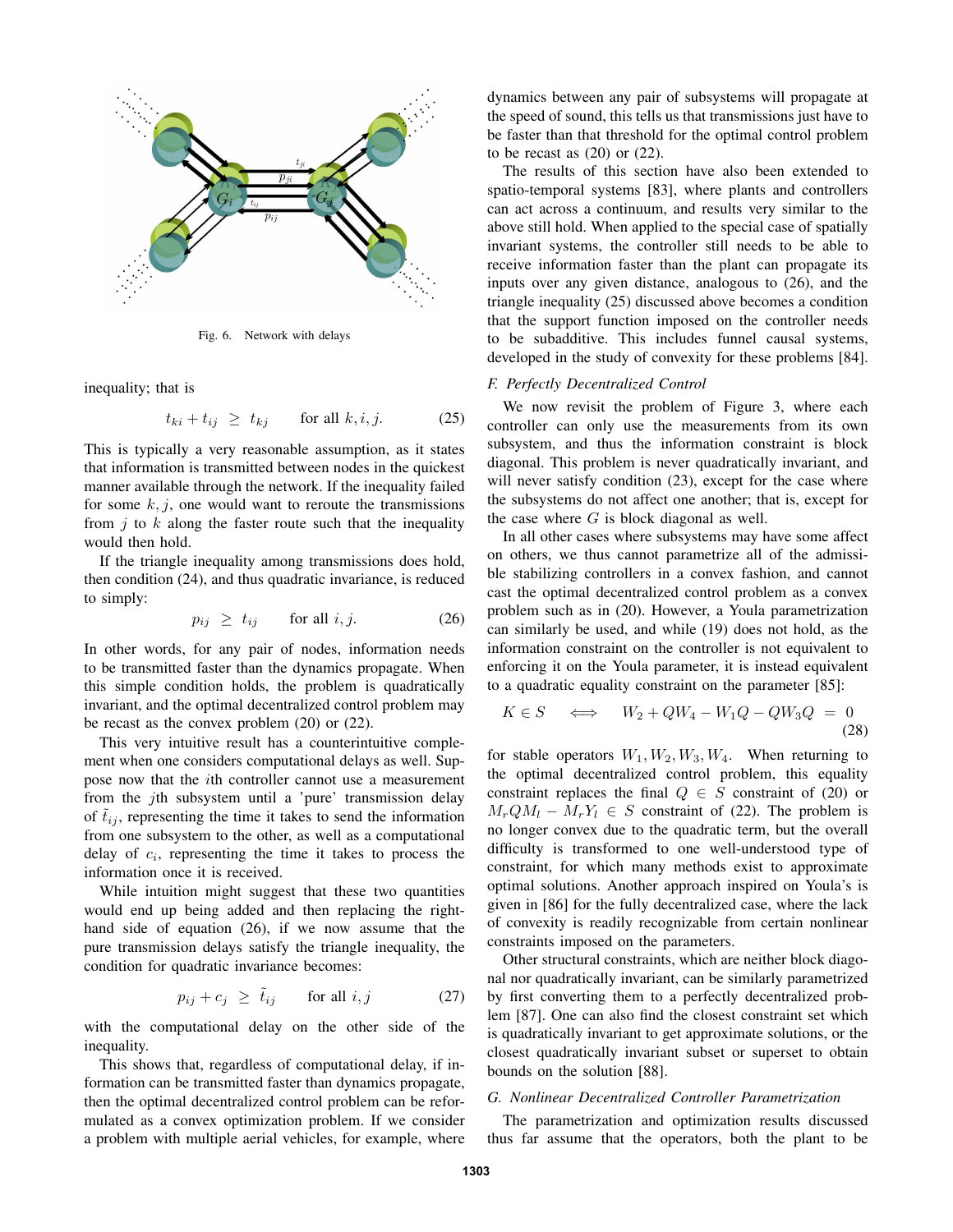controlled and the possible controllers that we may design for it, are all linear, and when applicable, time-invariant as well. A similar convex parametrization of stabilizing decentralized controllers exists even when the systems are possibly nonlinear and possibly time-varying (NLTV) [89]. The condition allowing for the parametrization then becomes

$$
K_1(I \pm GK_2) \in S \qquad \text{for all} \ \ K_1, K_2 \in S.
$$

When the plant is stable, the (finite gain) stabilizing controllers may be parametrized similarly to (14) [90], and when the plant is unstable, the stabilizing controllers may typically be parametrized similarly to (17) [91]. Similar to quadratic invariance, the above condition then yields the equivalence of the controller and the feedback map satisfying the information constraint (18), which then gives the equivalence of the controller and the parameter satisfying the constraint as in (19). The convex parametrization of all causal stabilizing decentralized controllers then results, analogous to the linear case with quadratic invariance.

While this condition may appear quite different from quadratic invariance, they actually both reduce to the same conditions when one considers the classes of sparsity constraints or delay constraints, and so these results extend to all of the cases covered in Sections IV-E.1 and IV-E.3.

#### **REFERENCES**

- [1] G. N. Nair, F. Fagnani, S. Zampieri, and R. J. Evans, "Feedback Control Under Data Rate Constraints: An Overview," *Proceedings of the Ieee*, vol. 95, no. 1, pp. 108–137, 2007.
- [2] J. P. Hespanha, P. Naghshtabrizi, and Y. Xu, "A Survey of Recent Results in Networked Control Systems," *Proceedings of the IEEE*, vol. 95, no. 1, pp. 138–162, 2007.
- [3] C. Papadimitriou and J. Tsitsiklis, "1985 24th IEEE Conference on Decision and Control," in *1985 24th IEEE Conference on Decision and Control*. IEEE, 1985, pp. 1099–1103.
- [4] H. Witsenhausen, "A Counterexample in Stochastic Optimum Control," *Siam Journal Of Control And Optimization*, vol. 6, pp. 131–147, Dec. 1968.
- [5] H. S. Witsenhausen, "Separation of estimation and control for discrete time systems," *Proceedings of the IEEE*, vol. 59, pp. 1557–1566, November 1971.
- [6] Y.-C. Ho, "Team decision theory and information structures," in *Proceedings of the IEEE*, 1980, pp. 644–654.
- [7] H. Witsenhausen, "The Intrinsic Model for Discrete Stochastic Control: Some Open Problems," in *Lecture Notes in Economics and Mathematical Systems*, A. Bensoussan and J. L. Lions, Eds. Springer Verlag, Jun. 1975, pp. 322–335.
- [8] M. S. Andersland, "Decoupling Non-Sequential Stochastic Control Problems," in *American Control Conference, 1991*, 1991, pp. 2665– 2669.
- [9] M. Andersland and D. Teneketzis, "Information Structures, Causality, and Nonsequential Stochastic Control II: Design-Dependent Properties," *Siam Journal Of Control And Optimization*, vol. 32, pp. 1726– 1751, Jun. 1994.
- [10] M. S. Andersland and D. Teneketzis, "Information Structures, Causality, and Nonsequential Stochastic Control I: Design-Independent Properties ," *Siam Journal Of Control And Optimization*, vol. 30, pp. 1447– 1475, Jun. 1992.
- [11] D. Teneketzis, "On information structures and nonsequential stochastic control," *CWI Quarterly*, vol. 9, pp. 241–261, May 1996.
- [12] S. Yüksel and T. Başar, Stochastic Networked Control Systems: *Stabilization and Optimization under Information Constraints*. (under review, Springer-Birkhäuser), Sep. 2012.
- [13] R. Radner, "Team decision problems," *The Annals of Mathematical Statistics*, 1962.
- [14] J. Marschack and R. Radner, *Economic Theory Of Teams*. New Haven: Yale University Press, Feb. 1972.
- [15] H. S. Witsenhausen, "Equivalent Stochastic Control Problems," *Mathematics of Control, Signals and Systems (Springer Verlag)*, vol. 1, pp. 3–11, Jan. 1988.
- [16] Y.-C. Ho and K.-C. Chu, "Team decision theory and information structures in optimal control problems–Part I," *Automatic Control, IEEE Transactions on*, vol. 17, no. 1, pp. 15–22, 1972.
- [17] J. Krainak, J. Speyer, and S. Marcus, "Static team problems–Part I: Sufficient conditions and the exponential cost criterion," *IEEE Transactions on Automatic Control*, vol. 27, no. 4, pp. 839–848, Aug. 1982.
- [18] N. Sandell and M. Athans, "Solution of some nonclassical LQG stochastic decision problems," *IEEE Transactions on Automatic Control*, vol. 19, no. 2, pp. 108–116, Apr. 1974.
- [19] T. Yoshikawa, "Decomposition of Dynamic Team Decision Problems," *IEEE Transactions on Automatic Control*, vol. 23, no. 4, pp. 627–632, 1978.
- [20] S. Yüksel and T. Linder, "On optimization and convergence of observation channels and quantizers in stochastic control," in *Communication, Control, and Computing (Allerton), 2010 48th Annual Allerton Conference on*, 2010, pp. 286–293.
- [21] S. Yüksel, "Stochastic Nestedness and the Belief Sharing Information Pattern," *IEEE Transactions on Automatic Control*, vol. 54, no. 12, pp. 2773–2786, 2009.
- [22] R. Bansal and T. Basar, "Solutions to a class of linear-quadratic-Gaussian (LQG) stochastic team problems with nonclassical information," *Systems & Control Letters*, vol. 9, pp. 125–130, 1987.
- [23] A. A. Zaidi, S. Yüksel, T. J. Oechtering, and M. Skoglund, "On optimal policies for control and estimation over a Gaussian relay channel," in *Decision and Control and European Control Conference (CDC-ECC), 2011 50th IEEE Conference on*, 2011, pp. 5720–5725.
- [24] A. Özçelikkale, S. Yüksel, and H. M. Ozaktas, "Unitary Precoding and Basis Dependency of MMSE Performance for Gaussian Erasure Channels," *arXiv.org*, vol. cs.IT, Nov. 2011.
- [25] G. M. Lipsa and N. Martins, "Optimal memoryless control in Gaussian noise: A simple counterexample," *Automatica*, 2011.
- [26] Y. Wu and S. Verdu, "Witsenhausen's counterexample: A view from optimal transport theory," in *Decision and Control and European Control Conference (CDC-ECC), 2011 50th IEEE Conference on*, 2011, pp. 5732–5737.
- [27] R. Bansal and T. Başar, "Stochastic team problems with nonclassical information revisited: When is an affine law optimal?" *IEEE Transactions Automat. Contr.*, vol. 32, pp. 554–559, 1987.
- [28] T. Başar, "The Gaussian test channel with an intelligent jammer," *IEEE Transactions on Information Theory*, vol. 54, no. 29, pp. 152–157, 1983.
- [29] T. Başar and M. Mintz, "Minimax estimation under generalized quadratic loss," in *Decision and Control, 1971 IEEE Conference on*, 1971, pp. 456–461.<br>  $[30] \longrightarrow$ , "On the exist"
- -, "On the existence of linear saddle-point strategies for a twoperson zero-sum stochastic game," in *Decision and Control, 1972 and 11th Symposium on Adaptive Processes. Proceedings of the 1972 IEEE Conference on*, 1972, pp. 188–192.
- [31] M. Rotkowitz, "Linear Controllers are Uniformly Optimal for the Witsenhausen Counterexample," in *Decision and Control, 2006 45th IEEE Conference on*, 2006, pp. 553–558.
- [32] A. Gattami, B. M. Bernhardsson, and A. Rantzer, "Robust Team Decision Theory," *IEEE Transactions on Automatic Control*, vol. 57, no. 3, pp. 794–798, 2012.
- [33] A. Mahajan and S. Yüksel, "Measure and cost dependent properties of information structures," in *American Control Conference (ACC), 2010*, 2010, pp. 6397–6402.
- [34] D. S. Bernstein, S. Zilberstein, and N. Immerman, "The complexity of decentralized control of markov decision processes," in *Proceedings of the 16th International Conference on Uncertainty in Artificial Intelligence (UAI)*, Stanford, CA, Jun. 2000, pp. 32–27.
- [35] D. Teneketzis and Y. Ho, "The decentralized Wald problem," *Information and Computation (formerly Information and Control)*, vol. 73, no. 1, pp. 23–44, Apr. 1987.
- [36] J. Wu and S. Lall, "A dynamic programming algorithm for decentralized markov decision processes with a broadcast structure," in *Proceedings of the 49th IEEE Conference on Decision and Control*, 2010, pp. 6143–6148.
- [37] H. S. Witsenhausen, "On the structure of real-time source coders," *Bell System Technical Journal*, vol. 58, no. 6, pp. 1437–1451, July-August 1979.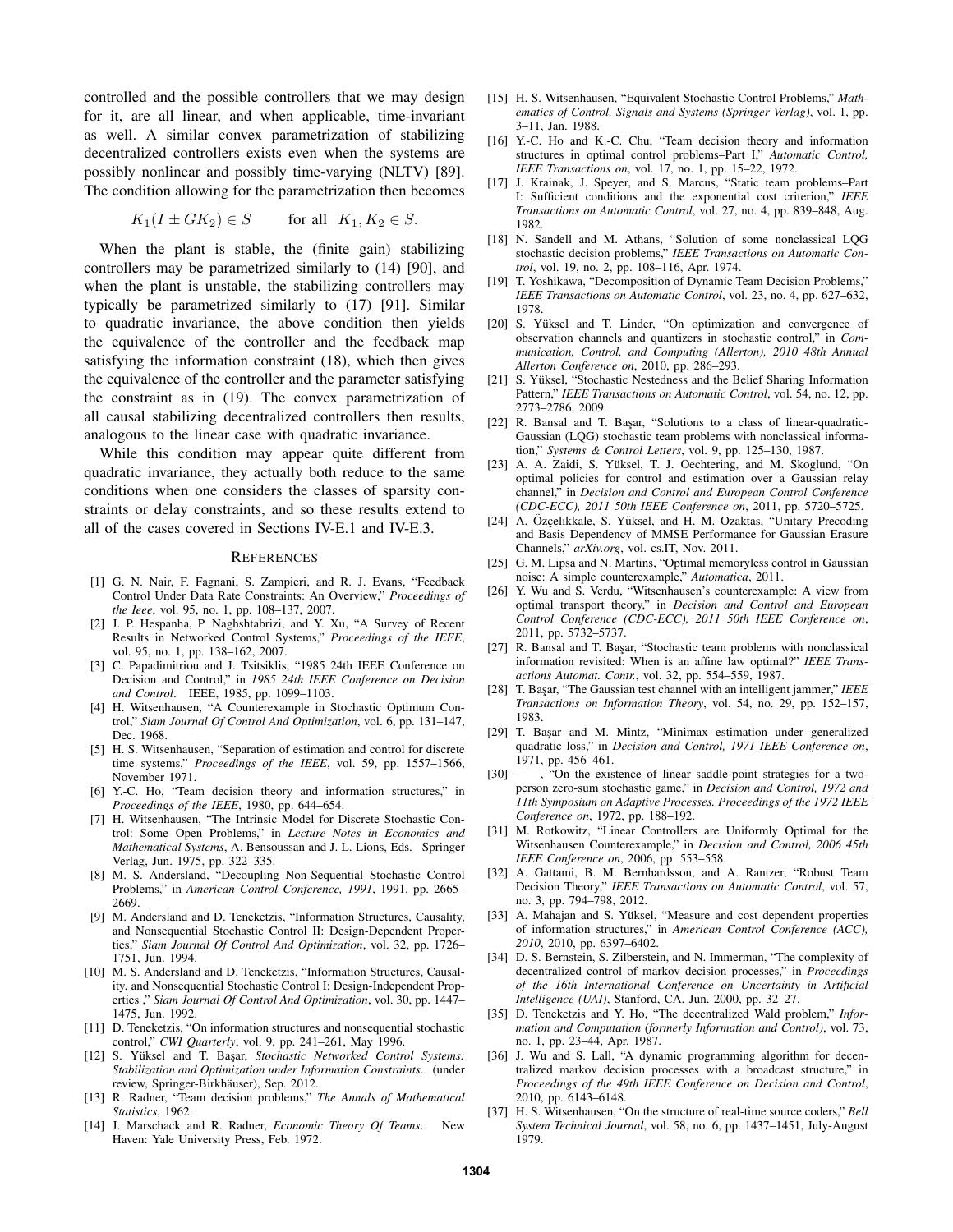- [38] J. C. Walrand and P. Varaiya, "Optimal causal coding-decoding problems," *IEEE Trans. Inf. Theory*, vol. 29, no. 6, pp. 814–820, Nov. 1983.
- [39] D. Teneketzis, "On the structure of optimal real-time encoders and decoders in noisy communication," *IEEE Trans. Inf. Theory*, pp. 4017– 4035, Sep. 2006.
- [40] A. Nayyar and D. Teneketzis, "On the structure of real-time encoders and decoders in a multi-terminal communication system," *IEEE Trans. Inf. Theory*, vol. 57, no. 9, pp. 6196–6214, Sep. 2011.
- [41] Y. Kapsi and N. Merhav, "Structure theorem for real-time lossy source encoders and memory-limited decoders with side information," in *International Symposium on Information Theory*, 2010.
- [42] S. Yüksel, "On optimal causal codng of partially observed markov sources in single and multi-terminal settings," *accepted for publication in IEEE Trans. Inf. Theory*, 2012.
- [43] R. R. Tenney and N. R. Sandell Jr., "Detection with distributed sensors," *IEEE Trans. Aerospace Electron. Systems*, vol. AES-17, no. 4, pp. 501–510, Jul. 1981.
- [44] J. N. Tsitsiklis, "Decentralized detection," in *Advances in Statistical Signal Processing*. JAI Press, 1993, pp. 297–344.
- [45] V. V. Veeravalli, T. Basar, and H. V. Poor, "Decentralized sequential detection with a fusion center performing the sequential test," *IEEE Transactions on Information Theory*, vol. 39, no. 2, pp. 433–442, 1993.
- [46] ——, "Decentralized sequential detection with a sensors performing the sequential test," *Mathematics of Control, Signals, and Systems*, vol. 7, no. 4, pp. 292–305, 1994.
- [47] A. Nayyar and D. Teneketzis, "Sequential problems in decentralized detection with communication," *IEEE Trans. Inf. Theory*, vol. 57, no. 8, pp. 5410–5435, Aug. 2011.
- [48] D. Teneketzis and P. Varaiya, "The decentralized quickest detection problem," *IEEE Trans. Autom. Control*, vol. AC-29, no. 7, pp. 641– 644, Jul. 1984.
- [49] V. V. Veeravalli, "Decentralized quickest change detection," *IEEE Trans. Inf. Theory*, vol. 47, no. 4, pp. 1657–1665, Apr. 2001.
- [50] J. C. Walrand and P. Varaiya, "Causal coding and control of Markov chains," *System and Control Letters*, vol. 3, pp. 189–192, 1983.
- [51] A. Mahajan and D. Teneketzis, "Optimal performance of networked control systems with non-classical information structures," *SIAM Journal of Control and Optimization*, vol. 48, no. 3, pp. 1377–1404, May 2009.
- [52] M. Aoki, "On decentralized linear stochastic control problems with quadratic cost," *IEEE Trans. Autom. Control*, vol. 18, no. 3, pp. 243 – 250, Jun. 1973.
- [53] H. S. Witsenhausen, "A standard form for sequential stochastic control," *Mathematical Systems Theory*, vol. 7, no. 1, pp. 5–11, 1973.
- [54] A. Mahajan, "Sequential decomposition of sequential dynamic teams: applications to real-time communication and networked control systems," Ph.D. dissertation, University of Michigan, Ann Arbor, MI, Sep. 2008.
- [55] A. Mahajan and D. Teneketzis, "Optimal design of sequential real-time communication systems," *IEEE Trans. Inf. Theory*, vol. 55, no. 11, pp. 5317–5338, Nov. 2009.
- [56] N. R. Sandell, Jr., "Control of finite-state, finite-memory stochastic systems," Ph.D. Thesis, Massachussets Institute of Technology, Cambridge, MA, 1974.
- [57] A. Mahajan and D. Teneketzis, "On the design of globally optimal communication strategies for real-time noisy communication systems with noisy feedback," *IEEE J. Sel. Areas Commun.*, vol. 26, no. 4, pp. 580–595, May 2008.
- [58] A. Mahajan, A. Nayyar, and D. Teneketzis, "Identifying tractable decentralized control problems on the basis of information structure," in *Proc. 46th Annual Allerton Conf. Communication, Control, and Computing*, Monticello, IL, Sep. 2008, pp. 1440–1449.
- [59] A. Nayyar, "Sequential decision making in decentralized systems," Ph.D. dissertation, University of Michigan, Ann Arbor, MI, 2011.
- [60] A. Nayyar, A. Mahajan, and D. Teneketzis, "Dynamic programming for multi-controller stochastic control with partial information sharing: A common-information approach," 2011, submitted to IEEE Trans. Autom. Control.
- [61] H. S. Witsenhausen, "Separation of estimation and control for discrete time systems," *Proc. IEEE*, vol. 59, no. 11, pp. 1557–1566, Nov. 1971.
- [62] P. Varaiya and J. Walrand, "On delayed sharing patterns," *IEEE Trans. Autom. Control*, vol. 23, no. 3, pp. 443–445, 1978.
- [63] A. Nayyar, A. Mahajan, and D. Teneketzis, "Optimal control strategies in delayed sharing information structures," *IEEE Trans. Autom. Control*, vol. 56, no. 7, pp. 1606–1620, Jul. 2011.
- [64] M. Aicardi, F. Davoli, and R. Minciardi, "Decentralized optimal control of Markov chains with a common past information set," *IEEE Trans. Autom. Control*, vol. 32, no. 11, pp. 1028–1031, 1987.
- [65] G. Casalino, F. Davoli, R. Minciardi, P. Puliafito, and R. Zoppoli, "Partially nested information structures with a common past," *IEEE Trans. Autom. Control*, vol. 29, no. 9, pp. 846–850, Sep. 1984.
- [66] T. Yoshikawa, "Decomposition of dynamic team decision problems," *IEEE Trans. Autom. Control*, vol. 23, no. 4, pp. 627–632, Aug. 1978.
- [67] A. Mahajan, "Optimal decentralized control of coupled subsystems with control sharing," in *Proc. 50th IEEE Conf. Decision and Control and European Control Conf. (CDC-ECC)*, Orlando, FL, Dec. 2011, pp. 5726–5731.
- [68] J. M. Ooi, S. M. Verbout, J. T. Ludwig, and G. W. Wornell, "A separation theorem for periodic sharing information patterns in decentralized control," *IEEE Trans. Autom. Control*, vol. 42, no. 11, pp. 1546–1550, Nov. 1997.
- [69] M. Rotkowitz, "On information structures, convexity, and linear optimality," in *Proc. IEEE Conference on Decision and Control*, 2008, pp. 1642–1647.
- [70] M. Rotkowitz and S. Lall, "Decentralized control information structures preserved under feedback," in *Proc. IEEE Conference on Decision and Control*, December 2002, pp. 569–575.
- [71] ——, "Affine controller parameterization for decentralized control over Banach spaces," *IEEE Transactions on Automatic Control*, vol. 51, no. 9, pp. 1497–1500, September 2006.
- [72] D. Youla, H. Jabr, and J. B. Jr., "Modern Wiener-Hopf design of optimal controllers: part II," *IEEE Transactions on Automatic Control*, vol. 21, no. 3, pp. 319–338, 1976.
- [73] M. Rotkowitz and S. Lall, "A characterization of convex problems in decentralized control," *IEEE Transactions on Automatic Control*, vol. 51, no. 2, pp. 274–286, February 2006.
- [74] L. Lessard and S. Lall, "Quadratic invariance is necessary and sufficient for convexity," in *Proc. American Control Conference*, 2011, pp. 5360–5362.
- [75] S. Sabau and N. C. Martins, "Stabilizability and norm-optimal control design subject to sparsity constraints," *arXiv:1209.1123v1*, September 2012.
- [76] W. A. Wolovich, "The application of state feedback invariants to exact model-matching," in *5th Annual Princeton Conference on Information Sci. Syst., Princeton, NJ*, 1971.
- [77] Z. Gao and P. J. Antsaklis, "On stable solutions of one-sided and 2-sided model-matching problems," *IEEE Trans. Automatic Control*, vol. 34, no. 9, pp. 978–982, 1989.
- [78] D. Chu and P. V. Dooren, "A novel numerical method for exact modelmatching problem with stability," *Automatica*, vol. 42, pp. 1697–1704, 2006.
- [79] K. Mori and K. Abe, "Relationship between standard control problems and model-matching problems without coprime factorizability," *IEEE Trans. Automatic Control*, vol. 49, no. 2, pp. 230–233, 2004.
- [80] S. Sabau and N. C. Martins, "A convex parameterization of all stabilizing controllers for non–strongly stabilizable plants under quadratically invariant sparsity constraints," in *Proceedings of the American Control Conference*, June 2009, pp. 878–883.
- [81] X. Qi, M. Salapaka, P. Voulgaris, and M. Khammash, "Structured optimal and robust control with multiple criteria: A convex solution," *IEEE Transactions on Automatic Control*, vol. 49, no. 10, pp. 1623– 1640, 2004.
- [82] M. Rotkowitz, R. Cogill, and S. Lall, "A simple condition for the convexity of optimal control over networks with delays," in *Proc. IEEE Conference on Decision and Control*, 2005, pp. 6686–6691.
- [83] ——, "Convexity of optimal control over networks with delays and arbitrary topology," *International Journal of Systems, Control, and Communications*, vol. 2, pp. 30–54, 2010.
- [84] B. Bamieh and P. G. Voulgaris, "A convex characterization of distributed control problems in spatially invariant systems with communications constraints," *Systems and Control Letters*, vol. 54, no. 6, pp. 575–583, June 2005.
- [85] V. Manousiouthakis, "On the parametrization of all stabilizing decentralized controllers," *Systems and Control Letters*, vol. 21, no. 5, pp. 397–403, 1993.
- [86] R. A. Date and J. H. Chow, "Decentralized stable factors and a